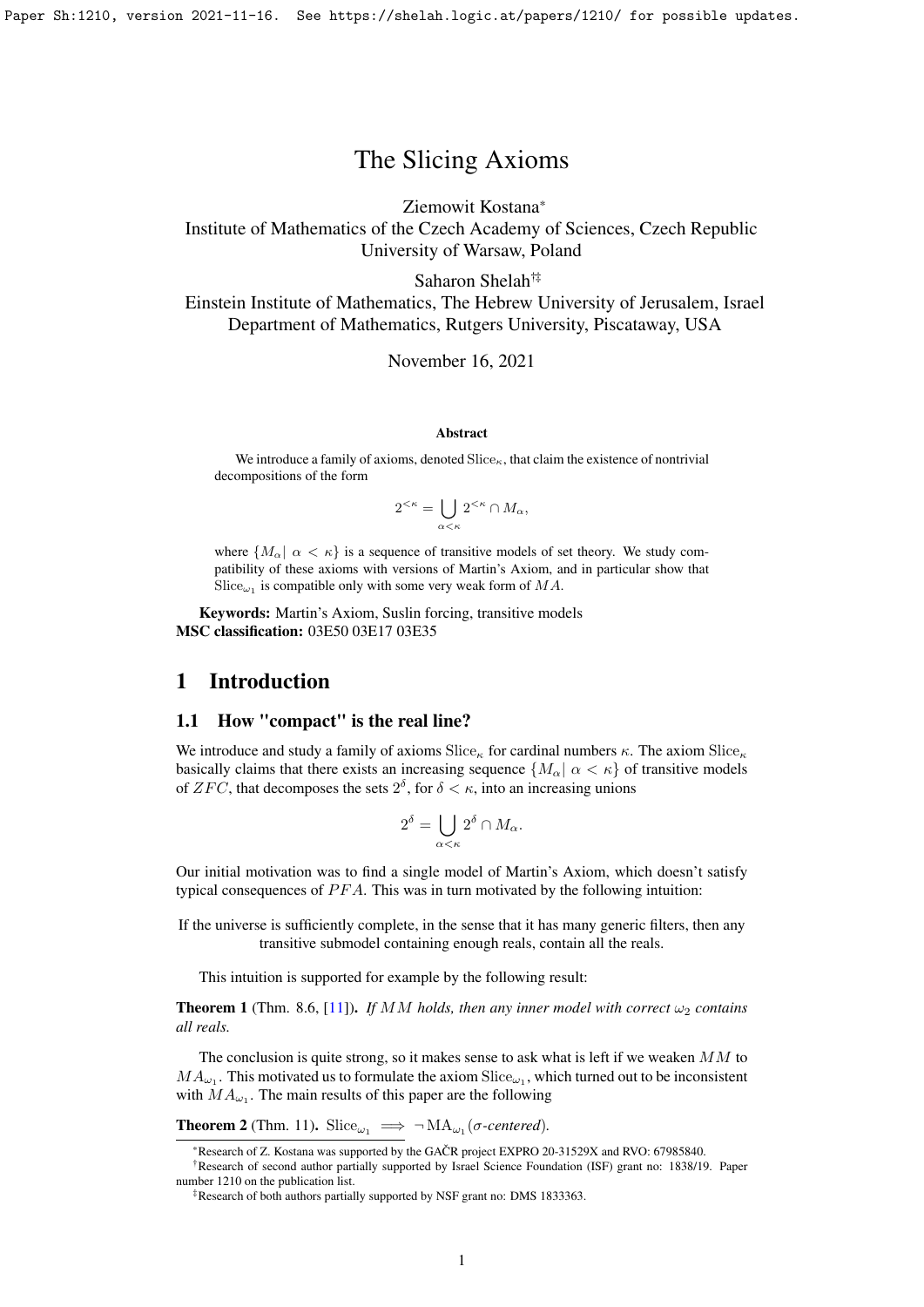**Theorem 3** (Thm. [18\)](#page-4-0). *If*  $\kappa$  *is a regular cardinal such that*  $\kappa^{\omega} = \kappa$ *, then the following theory is consistent*

$$
ZFC + MA(Suslin) + \text{Slice}_{\omega_1} + "2^{\omega} = \kappa".
$$

**Theorem 4** (Thm. [25\)](#page-10-0). Assume that  $\omega < \kappa \leq \theta$  are regular cardinals, such that  $\theta^{<\kappa} = \theta$ . *Then the following theory is consistent*

$$
ZFC + MA_{<\kappa} + \text{Slice}_{\kappa} + "2^{\omega} = \theta".
$$

The first of these results provides another argument in favor of the informal claim from the beginning. The class of Suslin forcings is a class of c.c.c. forcings, which admit simple (analytic) definitions (see Definition [17\)](#page-4-1). This class is more extensively described in [\[2\]](#page-13-0). Martin's Axiom for this class is a considerable weakening of the full MA.

Theorem 5 ([\[9\]](#page-14-1)). MA(*Suslin*) *implies each of the following:*

- *1.* Add $(\mathcal{N}) = 2^{\omega}$ ,
- 2. Add $(S\mathcal{N}) = 2^{\omega}$ ,
- *3.* 2 <sup>ω</sup> *is regular,*
- 4. *each MAD family of subsets of*  $\omega$  *has size*  $2^{\omega}$ *.*

It follows from 1. that all cardinal characteristics in the Cichon's diagram have value  $2^{\omega}$ . SN stands for the class of strong measure zero sets.

Theorem 6 ([\[9\]](#page-14-1)). MA(*Suslin*) *does not imply any of the following:*

- *1.*  $t = 2^{\omega}$ *.*
- 2.  $s = 2^{\omega}$ .
- *3.*  $\forall \kappa < 2^{\omega}$   $2^{\kappa} = 2^{\omega}$ ,
- *4. there is no Suslin tree.*

For an elaborated discussion of cardinal invariants of the continuum we refer the reader to [\[4\]](#page-13-1). Finally, it should be noted that our axiom  $\text{Slice}_{\omega_1}$  is very similar to the axiom  $\diamondsuit^{\text{Cohen}}$ , introduced recently in [\[6\]](#page-13-2).

#### 1.2 Preliminaries

All non-standard notions are introduced in the subsequent sections. By *reals* we mean elements of the sets  $\omega^{\omega}$ ,  $2^{\omega}$ , or seldom R. We take the liberty to freely identify Borel functions with their Borel codes, so whenever we claim that

 $f \in M$ ,

for some Borel function  $f \subseteq 2^{\omega} \times 2^{\omega}$ , and  $M \models ZFC$ , it should be understood that it is the Borel code of f that belongs to M (so we don't bother if, for instance, dom  $f \not\subseteq M$ ).

When we write  $\mathbb{P} = {\mathbb{P}_\alpha * \dot{\mathbb{Q}}_\alpha | \alpha < \theta}$  for a finite-support iteration of forcings, we sometimes denote by  $\mathbb P$  the final step of the iteration, that is  $\mathbb P = \mathbb P_\theta$ . When dealing with infinite iterations, we assume that  $\mathbb{P}_0$  is the trivial forcing. A function  $i : \mathbb{P}_0 \hookrightarrow \mathbb{P}_1$  is a *complete embedding* if the following assertions hold:

- 1.  $\forall p, q \in \mathbb{P}_0$   $p_0 \leq p_1 \implies i(p_0) \leq i(p_1),$
- 2.  $\forall p, q \in \mathbb{P}_0$   $p_0 \perp p_1 \implies i(p_0) \perp i(p_1),$
- 3. If  $A \subseteq \mathbb{P}_0$  is a maximal antichain, then  $i[A] \subseteq \mathbb{P}_1$  is a maximal antichain.

We write  $\mathbb{P}_0 \leq \mathbb{P}_1$  if  $\mathbb{P}_0 \subseteq \mathbb{P}_1$  and the inclusion is a complete embedding. The importance of complete embeddings comes from the closely related notion of *quotient forcing*. If  $\mathbb{P}_0 \leq \mathbb{P}_1$ , and  $G \subseteq \mathbb{P}_0$  is a filter generic over V, then  $V[G]$  contains the quotient forcing  $\mathbb{P}_1/G \subseteq \mathbb{P}_1$ , consisting of all conditions  $p \in \mathbb{P}_1$  that are compatible with every element of G. The crucial property of this notion is that forcing with  $\mathbb{P}_1$  is equivalent to forcing with a two-step iteration:  $\mathbb{P}_0 * \mathbb{P}_1 / G$  (see [\[10\]](#page-14-2), p.244).

We will be frequently using the following two observations.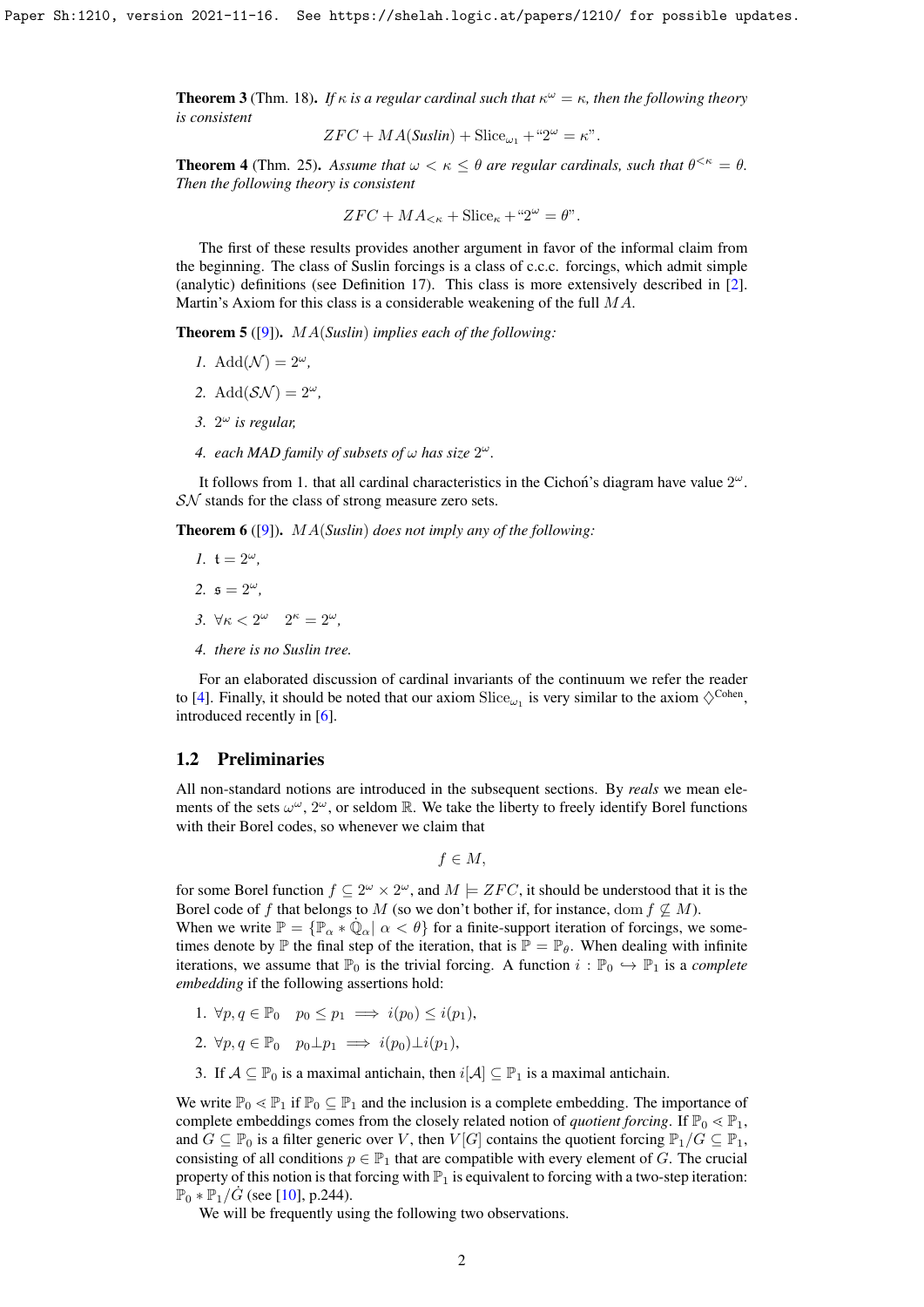<span id="page-2-1"></span>**Proposition 7.** *If V is a countable transitive model of*  $ZFC$ ,  $\mathbb{P}_0$ ,  $\mathbb{P}_1 \in V$ , and  $\mathbb{P}_0 \subseteq \mathbb{P}_1$  *is an inclusion of partial orders, then the following conditions are equivalent:*

*1.*  $\mathbb{P}_0 \leq \mathbb{P}_1$ 

*2. If a filter*  $G \subseteq \mathbb{P}_1$  *is*  $\mathbb{P}_1$ *-generic over V then*  $G \cap \mathbb{P}_0$  *is*  $\mathbb{P}_0$ *-generic over V*.

<span id="page-2-0"></span>**Proposition 8.** Let  $\mathbb{P} \leq \mathbb{S}$  *be any forcing notions, and fix*  $p \in \mathbb{P}$ *. Let*  $\dot{q}$ *,*  $\dot{r}$  *be*  $\mathbb{P}$ *-names, and finally let*  $\sigma(-, -)$  *be a formula with parameters in the ground model, which is also* absolute between transitive models of set theory (for example a  $\Sigma^1_1$  formula in the language *of arithmetic, or a bounded formula in the language of set theory). Then*

$$
p \Vdash_{\mathbb{S}} \sigma(\dot{q}, \dot{r}) \iff p \Vdash_{\mathbb{P}} \sigma(\dot{q}, \dot{r}).
$$

*Proof.* In the direction from left to right, if  $p \in G \subseteq \mathbb{P}$  is generic over the ground model V, then we can extend G to a generic filter  $G' \subseteq \mathbb{S}$ . Notice that  $\dot{q}[G] = \dot{q}[G']$ , and  $\dot{r}[G] = \dot{r}[G']$ . By the absoluteness of  $\sigma(-, -)$  we have

 $V[G] \models \sigma(\dot{q}[G], \dot{r}[G]) \iff V[G'] \models \sigma(\dot{q}[G'], \dot{r}[G']).$ 

In the other direction, we proceed in a similar way, using the fact that for any generic filter  $G \subseteq \mathbb{S}$ , the intersection  $G \cap \mathbb{P}$  is  $\mathbb{P}$ -generic. П

## 2 The Slicing Axioms

**Definition 9.** Let  $\kappa$  be any uncountable cardinal. We will say that Slice<sub>k</sub> holds if there exists a sequence of transitive classes (not necessarily proper)  $\{M_{\alpha} | \alpha \lt \kappa\}$ , such that the following conditions are satisfied

•  $\forall \alpha < \kappa \quad (M_\alpha, \in) \models ZFC,$ 

• 
$$
\forall \alpha < \kappa \quad \omega_1^{M_\alpha} = \omega_1,
$$

• 
$$
\forall \delta \in [\omega, \kappa)
$$
  $2^{\delta} = \bigcup_{\alpha < \kappa} 2^{\delta} \cap M_{\alpha},$ 

• 
$$
\forall \alpha < \beta < \kappa \ \forall \ \delta \in [\omega, \kappa) \quad 2^{\delta} \cap M_{\alpha} \subsetneq 2^{\delta} \cap M_{\beta}.
$$

Notice, that the last requirement is equivalent to a seemingly weaker

$$
\forall \alpha < \beta < \kappa \quad 2^{\omega} \cap M_{\alpha} \subsetneq 2^{\omega} \cap M_{\beta}.
$$

We will say that the sequence  $\{M_{\alpha} \mid \alpha < \kappa\}$  *preserves cardinals* if  $\kappa \in M_0$  and for each cardinal  $\lambda \in M_0$  and each  $\alpha < \kappa$ ,  $\lambda^{M_\alpha}$  is a cardinal.

Let us observe that the axiom  $Slice_{\kappa}$  is outright false for any singular  $\kappa$ .

**Proposition 10.** *If* Slice<sub>κ</sub> *is true, than*  $\kappa$  *is regular.* 

*Proof.* If  $\delta = \text{cof } \kappa < \kappa$ , then  $\text{Slice}_{\kappa}$  gives us a nontrivial decomposition of the form

$$
2^{\delta} = \bigcup_{\alpha < \kappa} 2^{\delta} \cap M_{\alpha},
$$

and after passing to a cofinal sequence, we also have a decomposition

$$
2^\delta=\bigcup_{\alpha<\delta}2^\delta\cap M_{\gamma_\alpha}.
$$

For each  $\alpha < \delta$  we pick  $s_\alpha \in 2^\delta \setminus M_{\gamma_\alpha}$ . Using a definable bijection between  $\delta$  and  $\delta \times \delta$ , we see that the sequence  $(s_\alpha)_{\alpha<\delta}$  must belong so some model  $M_\alpha$ . But this contradicts the choice of  $s_\alpha$ . П

The most important of the slicing axioms is perhaps  $\text{Slice}_{\omega_1}$ , since it claims that the real line can be decomposed into an increasing union of  $\omega_1$  many sets, which belong to bigger and bigger models. The fact that  $MA_{\omega_1}$  is inconsistent with  $\textnormal{Slice}_{\omega_1}$  shows, that the Martin's Axiom on  $\omega_1$  imposes certain compactness on the real line.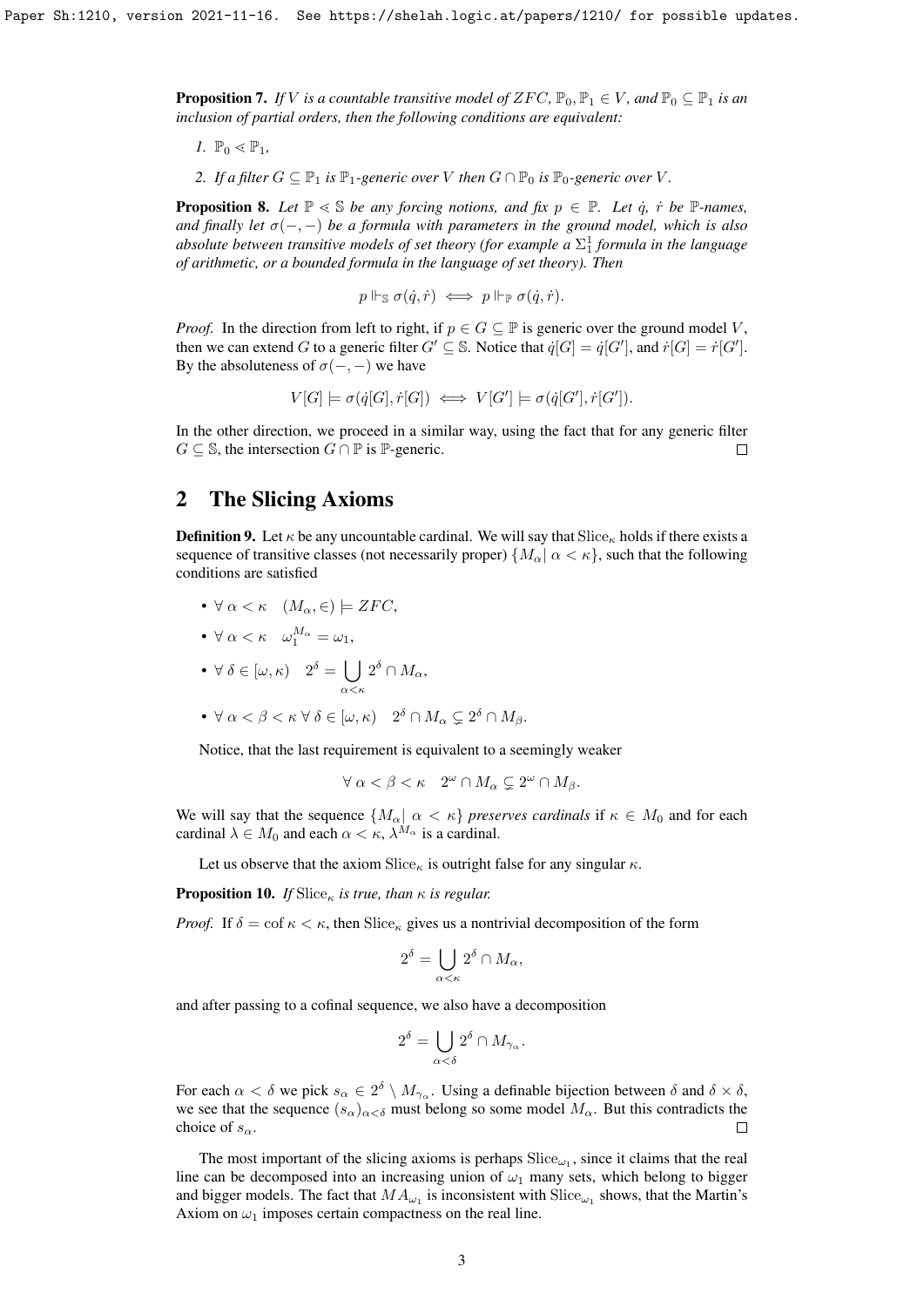## 3 Slicing the real line

We begin with showing that Martin's Axiom on  $\omega_1$  is not compatible with  $\operatorname{Slice}_{\omega_1}$ .

<span id="page-3-0"></span>**Theorem 11.** Slice<sub> $\omega_1$ </sub>  $\implies \neg MA_{\omega_1}(\sigma\text{-centered})$ *.* 

In the proof we will utilize a known result from [\[7\]](#page-13-3). Recall that a set  $A \subseteq \mathbb{R}$  is a  $Q\text{-}set$ , if each subset of A is a relative  $F_{\sigma}$ , i.e. for each  $B \subseteq A$  there exists an  $F_{\sigma}$  subset  $F \subseteq \mathbb{R}$  such that  $A \cap F = B$ .

**Theorem 12** ([\[7\]](#page-13-3)).  $MA_{\omega_1}(\sigma\text{-centered})$  implies that each set of cardinality  $\omega_1$  is a Q-set.

*Proof of Theorem [11.](#page-3-0)* Assume that  $MA_{\omega_1}$  holds, and  $(M_\alpha)_{\alpha<\omega_1}$  is a sequence of models witnessing Slice<sub> $\omega_1$ </sub>.  $M_0 \models$  "2" is uncountable", so there exists a sequence of pairwise distinct reals  $X = \{x_\alpha | \alpha < \omega_1\} \in M_0$  (note that this sequence is *really* of the length  $\omega_1$ ). Let  $f: \omega_1 \hookrightarrow 2^{\omega}$  be a function such that  $\forall \alpha < \omega_1$   $f(\alpha) \notin M_\alpha$ . We will obtain a contradiction, by showing that there exists some  $\eta < \omega_1$ , for which  $\text{rg}(f) \subseteq M_{\eta}$ .

For every natural number m, let  $A_m = \{x_\alpha | f(\alpha)(m) = 1\} = X \cap F_m$ , where  $F_m$  is an  $F_{\sigma}$  subset of reals. Since the sequence  $(F_m)_{m<\omega}$  can be coded by a real, clearly it belongs to some model  $M_n$ . It is enough to show that using this sequence and X we can give a definition of rg $(f)$ . But

$$
rg(f) = \{x \in 2^{\omega} | \exists \alpha < \omega_1 \forall m < \omega \quad x_{\alpha} \in F_m \iff x(m) = 1\}.
$$

It is compatible with any value of  $2^{\omega}$  that  $\text{Slice}_{\omega_1}$  holds and is witnessed by a cardinal preserving sequence.

<span id="page-3-1"></span>**Proposition 13.** Let  $\mathbb P$  *be any finite-support product of c.c.c. forcings adding reals, and of the* length at least  $\omega_1$ . Then  $\mathbb{P} \Vdash \operatorname{Slice}_{\omega_1}$ , and the corresponding sequence of models is cardinal *preserving.*

*Proof.* Let us consider a finite-support product of c.c.c. forcings

$$
\mathbb{P}=\prod_{i\in I}\mathbb{P}_i,
$$

where each  $\mathbb{P}_i$  adds some real number, and  $|I| \geq \omega_1$ . We can decompose I into a strictly increasing union  $I = \bigcup I_{\gamma}$ . For each  $\alpha < \omega_1$  the product  $\prod \mathbb{P}_i$  can be identified with a  $\gamma<\omega_1$  $i \in I_{\alpha}$ complete suborder of P.

If  $G \subseteq \mathbb{P}$  is generic over some model V, then  $\text{Slice}_{\omega_1}$  is witnessed by the sequence

$$
M_{\alpha} = V[G \cap \prod_{i \in I_{\alpha}} \mathbb{P}_i].
$$

 $\Box$ 

Recall that a set of reals is called  $\omega_1$ -dense, if each nonempty open interval in this set has size  $\omega_1$ . The following was proved by Baumgartner in [\[3\]](#page-13-4). The following was proved by Baumgartner in [\[3\]](#page-13-4).

**Theorem 14** ([\[3\]](#page-13-4)). It is consistent with  $MA_{\omega_1}$ , that all  $\omega_1$ -dense subsets of reals are order*isomorphic. In particular, each*  $\omega_1$ *-dense set of reals has a non-trivial order-automorphism.* 

The natural question whether this assertion follows from  $MA_{\omega_1}$  was resolved by Avraham and the second author in [\[1\]](#page-13-5).

**Theorem 15** ([\[1\]](#page-13-5)). It is consistent with  $MA_{\omega_1}$ , that there exists a rigid  $\omega_1$ -dense real order *type.*

This is also an easy consequence of  $\operatorname{Slice}_{\omega_1}$ .

**Theorem 16.** Slice<sub> $\omega_1$ </sub> implies that there is an  $\omega_1$ -dense rigid subset of the real line.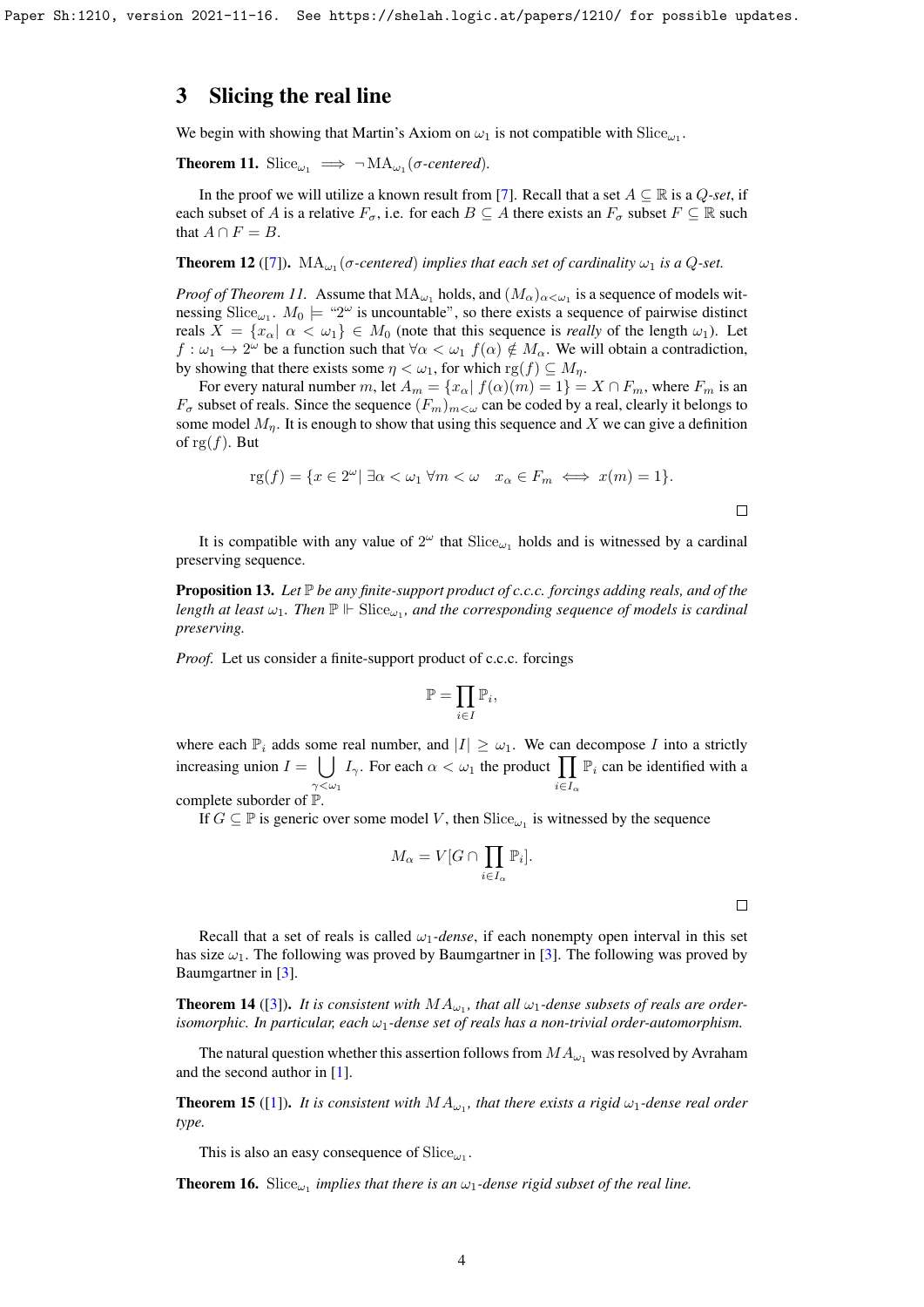*Proof.* Let  $(M_\alpha)_{\alpha<\omega_1}$  be a sequence witnessing  $Slice_{\omega_1}$ . For each  $\alpha$ , we choose

$$
x_{\alpha} \in \mathbb{R} \cap (M_{\alpha} \setminus \bigcup_{\beta < \alpha} M_{\beta}).
$$

We can easily arrange the construction, so that we hit each open interval  $\omega_1$ -many times. The set  $X = \{x_{\alpha} | \alpha < \omega_1\}$  is  $\omega_1$ -dense, and it remains to prove, that it is also rigid. Suppose that  $f : X \to X$  is an order isomorphism. f extends uniquely to a continuous function  $f' : \mathbb{R} \to \mathbb{R}$ , and each such function can be coded by a real number. Therefore there is some  $\eta < \omega_1$ , such that  $f' \in M_{\eta}$ . Now, for any  $\xi > \eta$ , it is not possible that  $f(x_{\eta}) = x_{\xi}$ , because it would mean  $x_{\xi} \in M_n$ , contrary to the choice of  $x_{\xi}$ . But, likewise, it is not possible that  $f^{-1}(x_\eta) = x_\xi$ . The conclusion is that for all  $\xi > \eta$ ,  $f(x_\xi) = x_\xi$ . But this means that f is identity on a dense set, and therefore everywhere.  $\Box$ 

## 4 Slicing the real line while preserving MA(Suslin)

We are going to show that  $\operatorname{Slice}_{\omega_1}$  is consistent with a version of Martin's Axiom which takes into account only partial orders representable as analytic sets (see [\[2\]](#page-13-0), Ch. 3.6, or [\[9\]](#page-14-1)).

<span id="page-4-1"></span>**Definition 17.** A partial order  $(\mathbb{P}, \leq)$  has a *Suslin definition* if  $\mathbb{P} \in \Sigma_1^1(\omega^\omega)$ , and both ordering and incompatibility relations in  $\mathbb P$  are analytic relations on  $\omega^\omega$ .  $\mathbb P$  is *Suslin* if it has a Suslin definition and is c.c.c.

The following is the main result of this Section.

<span id="page-4-0"></span>**Theorem 18.** If  $\kappa$  is a regular cardinal such that  $\kappa^{\omega} = \kappa$ , then the following theory is *consistent*

$$
ZFC + MA(Suslin) + \text{Slice}_{\omega_1} + "2^{\omega} = \kappa".
$$

Let  $\psi(-, -, -, -)$  be a universal analytic formula, i.e. a  $\Sigma_1^1$  formula with the property that for each analytic set  $P \subseteq \omega^{\omega} \times \omega^{\omega} \times \omega^{\omega}$  there exists  $r \in \omega^{\omega}$  such that

$$
P = \{ x \in \omega^{\omega} \times \omega^{\omega} \times \omega^{\omega} | \psi(x, r) \}.
$$

We want to use  $\psi$  to add generic filters to all possible Suslin forcings. We will say that  $\psi(-,-,-,r_\alpha)$  *defines*  $\dot{\mathbb{Q}}_\alpha$  if  $\dot{r}_\alpha$  is a  $\mathbb{P}_\alpha$ -name for a real and  $\mathbb{P}_\alpha$  forces each of the following

 $\dot{\mathbb{Q}}_{\alpha}$  is a separative partial order with the greatest element 0,

$$
\begin{aligned} &\psi(x,1,1,\dot{r}_\alpha) \iff x \in \dot{\mathbb{Q}}_\alpha, \\ &\psi(x,y,2,\dot{r}_\alpha) \iff x \leq_{\dot{\mathbb{Q}}_\alpha} y, \\ &\psi(x,y,3,\dot{r}_\alpha) \iff x \perp_{\dot{\mathbb{Q}}_\alpha} y. \end{aligned}
$$

We will write  $\psi^{\in} (x, z)$  for  $\psi (x, 1, 1, z)$ ,  $\psi^{\perp} (x, y, z)$  for  $\psi (x, y, 3, z)$ , and  $\psi^{\leq} (x, y, z)$  for  $\psi(x,y,2,z)$ .

We are going to iterate all Suslin forcings, each of them cofinally many times. More precisely, we define by induction a finite-support iteration  $\{\mathbb{P}_\alpha * \dot{\mathbb{Q}}_\alpha | \alpha < \kappa\}$ :

- $\mathbb{P}_0 = \{0\},\,$
- $\mathbb{P}_{\alpha}$   $\Vdash$  " $\dot{\mathbb{Q}}_{\alpha} = \{x \in \omega^{\omega} | \psi(x, \dot{r}_{\alpha})\}$  if this formula defines a Suslin forcing; else  $\dot{\mathbb{Q}} =$  $\{0\}$ ",

The variable  $\dot{r}_{\alpha}$  ranges over all reals, and all possible names for reals, each of them cofinally many times. In order to iterate through all possible parameters using a suitable bookkeeping, we introduce the class of *simple* conditions, following [\[2\]](#page-13-0).

**Definition 19.** By induction on  $\alpha$  we define *simple* conditions in  $\mathbb{P}_{\alpha}$ .

- $\alpha = 0$ .  $\mathbb{P}_0 = \{0\}$ , and we declare 0 to be simple.
- $\alpha + 1$ .  $(p, \dot{q}) \in \mathbb{P}_{\alpha+1}$  is simple if  $p \in \mathbb{P}_{\alpha}$  is simple and

$$
\dot{q} = \{ (m, n, p_n^m) | m, n < \omega, p_n^m \in \mathbb{P}_{\alpha} \},
$$

where each  $p_n^m$  is a simple condition in  $\mathbb{P}_{\alpha}$ . (for each  $m \in \omega$ , the set  $\{p_n^m | n < \omega\}$  is a maximal antichain deciding  $\dot{q}(m)$ , i.e.  $p_n^m \Vdash \dot{q}(m) = n$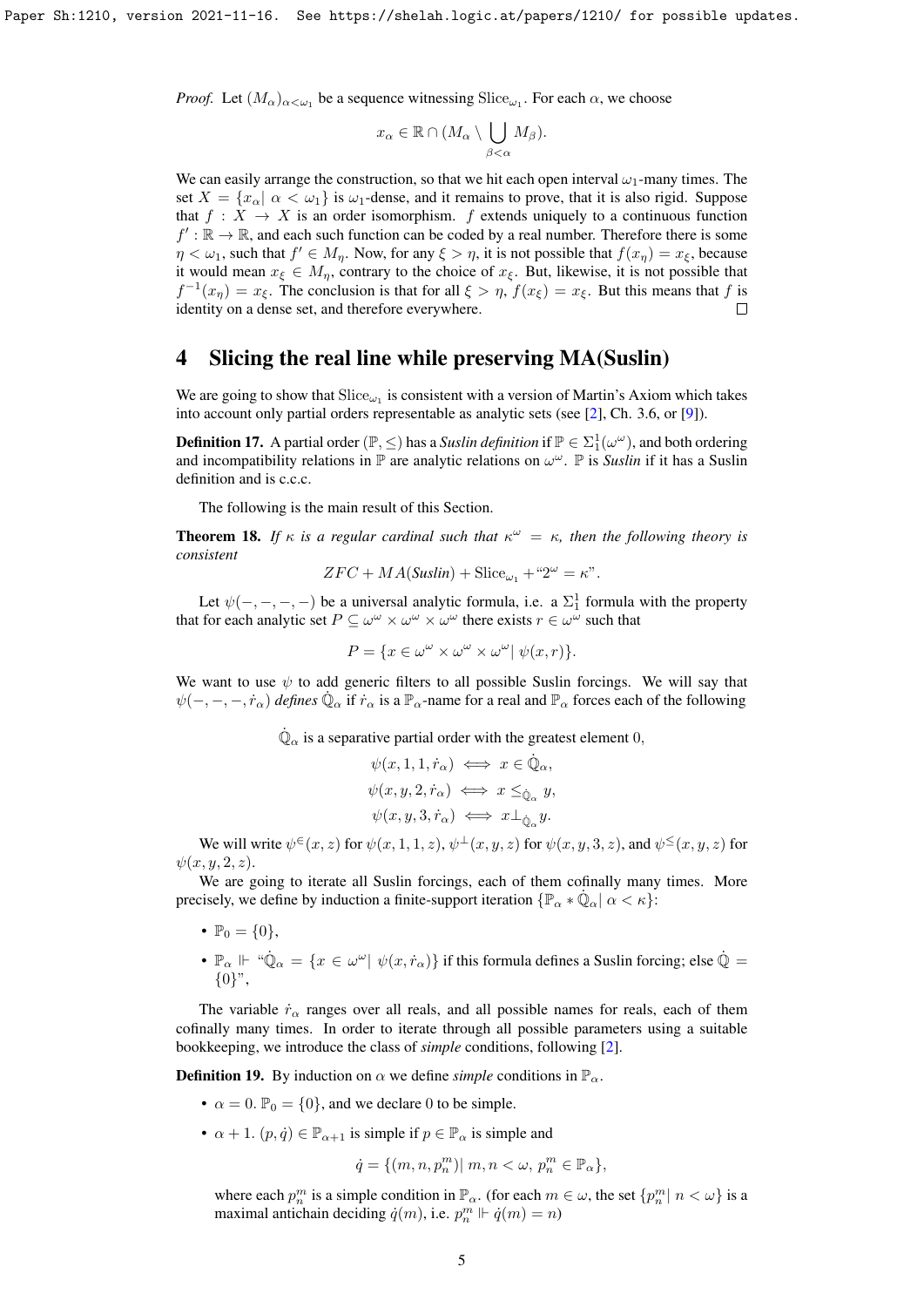•  $\lim \alpha, p \in \mathbb{P}_\alpha$  is simple if for each  $\beta < \alpha, p \restriction \beta \in \mathbb{P}_\beta$  is simple.

It is straightforward to check by induction, that the set of simple  $\mathbb{P}_{\alpha}$ -conditions is dense in  $\mathbb{P}_{\alpha}$ , and that each  $\mathbb{P}_{\alpha}$  has at most  $\kappa$  many names for reals (if we restrict to names with simple conditions). We declare the forcings  $\mathbb{P}_{\alpha}$  to consist only of simple conditions, so formally we write

$$
\mathbb{P}_{\alpha+1} = \{ (p, \dot{q}) \in \mathbb{P}_{\alpha} * \dot{\mathbb{Q}}_{\alpha} | (p, \dot{q}) \text{ is simple} \}.
$$

**Proposition 20.** If  $\kappa$  is an uncountable regular cardinal such that  $\kappa^{\omega} = \kappa$ , then

$$
\mathbb{P}_{\kappa} \Vdash MA(Suslin) + "2^{\omega} = \kappa".
$$

*Proof.* Let us denote by  $W_{\alpha}$  the corresponding extensions of V by  $\mathbb{P}_{\alpha}$ . Let  $(S, \leq)$  be a Suslin forcing in  $W_{\kappa}$ . Assume S is defined by the formula  $\psi(-, r)$ . We fix a family  $\{A_{\gamma} | \gamma \langle \lambda \rangle\}$  of maximal antichains in S, where  $\lambda < \kappa$ . Of course the formula  $\psi(-, r)$  defines different sets in different models of set theory, so following the common custom we will denote by  $S<sup>N</sup>$  the interpretation of  $S$  in the model  $N$ , i.e.

$$
S^N = \{ x \in \omega^\omega \cap N | N \models \psi^{\in}(x, r) \}.
$$

Notice that the family  $\{A_\gamma\|\gamma<\lambda\}$  is a function from  $\lambda$  to  $[\omega^\omega]^\omega$ , and so is added in some intermediate step if the iteration. Let us fix an ordinal  $\delta < \kappa$  such that  $\{A_{\gamma} | \gamma < \lambda\} \in W_{\delta}$ , and  $\mathbb{P}_{\delta} \Vdash \dot{r}_{\delta} = r$ . Now  $\mathbb{P}_{\delta} \Vdash \dot{\mathbb{Q}}_{\delta} = S^{W_{\delta}}$ , so  $W_{\delta+1}$  contains a filter  $G_0 \subseteq S^{W_{\delta}}$  intersecting all  $A_\gamma$ 's (note that by absoluteness of  $\psi^\in$  and  $\psi^\perp$ , the sets  $A_\gamma$  are maximal antichains in  $S^{W^{\delta}}$ ). The filter generated by  $G_0$  in  $S^{W_{\kappa}}$  is the required generic filter.  $\Box$ 

If N is a transitive class containing  $\kappa$ , we can define by induction the relativized iteration  $\mathbb{P}_{\kappa}^N \subseteq \mathbb{P}_{\kappa}$ , taking into account only names from N.

- $\mathbb{P}_{0}^{N} = \{0\},\,$
- $\mathbb{P}^N_\alpha \Vdash \text{``}\dot{\mathbb{Q}}^N_\alpha = \{x \in \omega^\omega \mid \psi^\in(x, r_\alpha)\}\$  if this formula defines a Suslin forcing,  $r_{\alpha} \in N$ , and  $r_{\alpha}$  is a  $\mathbb{P}_{\alpha}^{N}$ -name; else  $\mathbb{Q}_{\alpha}^{N} = \{0\}^{N}$ ,
- $\mathbb{P}^N_{\alpha+1} = \mathbb{P}^N_{\alpha} * \dot{\mathbb{Q}}^N_{\alpha}.$

We take direct limits in the limit step, so that  $\mathbb{P}_{\alpha}^N$  is really a subset of  $\mathbb{P}_{\alpha}$ . Note, that we do not define names  $\dot{r}_{\alpha}$  inductively along the way, since they have already been defined in the construction of  $\mathbb{P}_{\kappa}$ , which we take as granted. This construction is inspired by the lemmas 1.4 and 1.5 from [\[9\]](#page-14-1), and conceptually is very similar. In order for it to work as desired, we prove by induction some properties of  $\mathbb{P}_{\alpha}^N$ .

**Theorem 21.** *If* N *is a transitive class containing*  $\kappa$ *, then for all*  $\alpha \leq \kappa$ 

$$
\mathbb{P}^N_\alpha \lessdot \mathbb{P}_\alpha.
$$

*Specifically:*

- *1. If*  $p_0 \perp p_1$  *in*  $\mathbb{P}^N_\alpha$ *, then*  $p_0 \perp p_1$  *in*  $\mathbb{P}_\alpha$ *.*
- 2. If  $p_0 \leq p_1$  in  $\mathbb{P}^N_\alpha$ , then  $p_0 \leq p_1$  in  $\mathbb{P}_\alpha$ .
- 3. If  $A \subseteq \mathbb{P}_{\alpha}^N$  is a maximal antichain, then A is maximal in  $\mathbb{P}_{\alpha}$ .

*Proof.* We proceed by induction on  $\alpha$ .

1.

- $\alpha = 0$ . Clear.
- $\alpha + 1$ . We can assume that  $\dot{\mathbb{Q}}_{\alpha}^{N}$  is defined by the formula  $\psi(-, \dot{r}_{\alpha})$ , for otherwise  $\mathbb{P}_{\alpha+1}^N = \mathbb{P}_{\alpha}^N$ , and we are done by the induction hypothesis. Fix two incompatible conditions  $p_0, p_1 \in \mathbb{P}_{\alpha+1}^N$ . Then  $p_0 = (p'_0, \dot{q}_0), p_1 = (p'_1, \dot{q}_1)$ , where  $p'_0, p'_1 \in \mathbb{P}_{\alpha}^N$ , and

$$
p_0'\Vdash\psi^\in(\dot q_0,\dot r_\alpha),
$$
  

$$
p_1'\Vdash\psi^\in(\dot q_1,\dot r_\alpha).
$$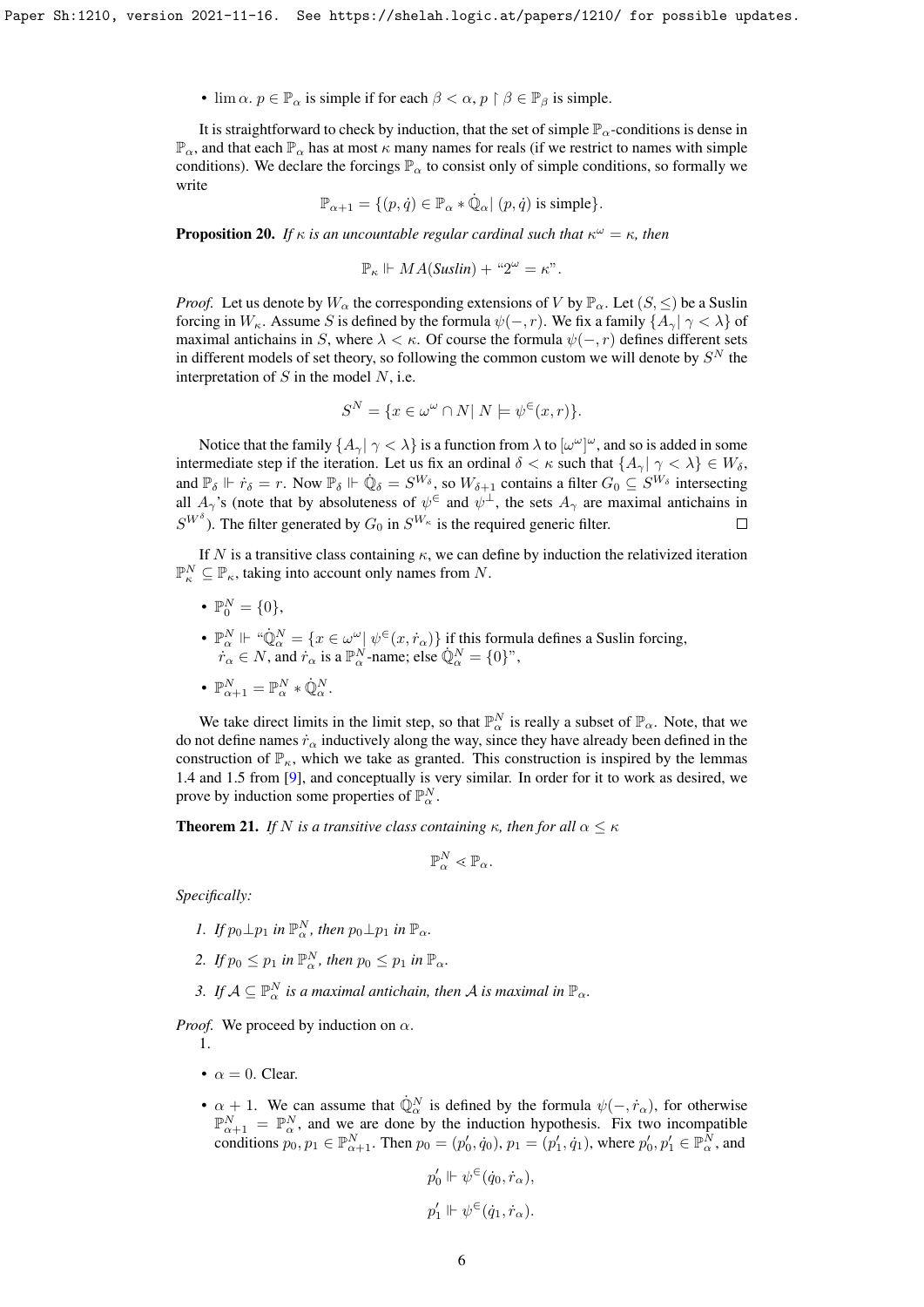The forcing relation used above is a relation from  $\mathbb{P}^N_\alpha$ , however since  $\dot{r}_\alpha$ ,  $\dot{q}_0$  and  $\dot{q}_1$  are  $\mathbb{P}_{\alpha}^N$ -names, this is the same relation as coming from  $\mathbb{P}_{\alpha}$  (see Proposition [8\)](#page-2-0). We aim to show that  $p_0 \perp p_1$  in  $\mathbb{P}_{\alpha+1}$ .

If  $p'_0 \perp p'_1$  in  $\mathbb{P}_\alpha$ , then clearly  $p_0 \perp p_1$  in  $\mathbb{P}_{\alpha+1}$ , so assume otherwise, and fix  $p \le p'_0, p'_1$ (in  $\mathbb{P}_{\alpha}$ ). Let  $p \in G \subseteq \mathbb{P}_{\alpha}$  be a filter generic over V. Conditions  $p_0$  and  $p_1$  were incompatible in  $\mathbb{P}_{\alpha+1}^N$  and, by the induction hypothesis,  $G \cap \mathbb{P}_{\alpha}^N \subseteq \mathbb{P}_{\alpha}^N$  is generic over  $V$ , therefore

$$
V[G \cap \mathbb{P}_{\alpha}^N] \models \psi^{\perp}(\dot{q}_0[G], \dot{q}_1[G], \dot{r}_{\alpha}[G]).
$$

By absoluteness

$$
V[G] \models \psi^{\perp}(\dot{q}_0[G], \dot{q}_1[G], \dot{r}_\alpha[G]).
$$

Since p was arbitrary, it follows that  $p_0 \perp p_1$  in  $\mathbb{P}_{\alpha+1}$ .

•  $\lim \alpha$ . Follows from the induction hypothesis, since conditions have finite supports.

2.

- $\alpha = 0$ . Clear.
- $\alpha + 1$ . Again, we can assume that  $\dot{\mathbb{Q}}_{\alpha}^{N}$  is defined by the formula  $\psi(-, \dot{r}_{\alpha})$ . Fix two conditions  $p_0 \le p_1 \in \mathbb{P}_{\alpha+1}^N$ . Then  $p_0 = (p'_0, q_0), p_1 = (p'_1, q_1)$ , where  $p'_0, p'_1 \in \mathbb{P}_{\alpha}^N$ , and

$$
p'_0 \Vdash \psi^{\in}(\dot{q}_0, \dot{r}_\alpha),
$$
  

$$
p'_1 \Vdash \psi^{\in}(\dot{q}_1, \dot{r}_\alpha).
$$

By the induction hypothesis  $p'_0 \le p'_1$  in  $\mathbb{P}_\alpha$ . Moreover  $\dot{r}_\alpha$ ,  $\dot{q}_0$  and  $\dot{q}_1$  are  $\mathbb{P}^N_\alpha$ -names, so – in the light of Proposition [8](#page-2-0) – the forcing relation

$$
p'_0 \Vdash \dot{q}_0 \leq \dot{q}_1
$$

holds in  $\mathbb{P}_{\alpha}^N$  as well as in  $\mathbb{P}_{\alpha}$ .

 $\bullet$  lim  $\alpha$ . Follows from the induction hypothesis, since conditions have finite supports.

3.

- $\alpha = 0$ . Clear.
- lim  $\alpha$ . Let A be a maximal antichain in  $\mathbb{P}_{\alpha}^N$ , and  $\overline{p} \in A$ . Given that  $\mathbb{P}_{\alpha}^N$  is a finitesupport iteration of c.c.c. forcings, it satisfies the countable chains condition, therefore we can assume that  $A = {\overline{p}_n | n < \omega}$ . There is some  $\gamma < \alpha$  such that  $\overline{p} \in \mathbb{P}_{\gamma}$ .  $\{\bar{p}_n \restriction \gamma \mid n < \omega\}$  might not be an antichain in  $\mathbb{P}^N_\gamma$ , however each condition in  $\mathbb{P}^N_\gamma$  is compatible with some  $p_n \restriction \gamma$ . We can refine  $\{\overline{p}_n \restriction \gamma \mid n < \omega\}$  to an antichain in  $\mathbb{P}^N_\gamma$ , and this antichain will remain maximal in  $\mathbb{P}_{\gamma}$  by the induction hypothesis. Therefore  ${\{\overline{p}_n \mid \gamma \mid n < \omega\}}$  meets every condition in  $\mathbb{P}_{\gamma}$ , and in particular some  $\overline{p}_n \restriction \gamma$  is compatible with  $\bar{p}$  in  $\mathbb{P}_{\gamma}$ . But then  $\bar{p}_n$  is compatible with  $\bar{p}$  in  $\mathbb{P}_{\alpha}$ .
- $\alpha + 1$ . In the light of Proposition [7,](#page-2-1) it is sufficient to show that for any  $G \subseteq \mathbb{P}_{\alpha+1}$ generic over  $V$ ,  $G \cap \mathbb{P}_{\alpha+1}^N$  is also generic over V.

<span id="page-6-0"></span>**Lemma 22.** If  $G \subseteq \mathbb{P}_{\alpha}$  is generic over V, and  $H \subseteq \dot{\mathbb{Q}}_{\alpha}[G]$  is generic over  $V[G]$ , then  $H \cap \dot{\mathbb{Q}}_{\alpha}^N[G] \subseteq \dot{\mathbb{Q}}_{\alpha}^N[G]$  is generic over  $V[G \cap \mathbb{P}^N_\alpha]$ .

Why is this sufficient? Let  $\overline{G} \subseteq \mathbb{P}_{\alpha} * \dot{\mathbb{Q}}_{\alpha}$  be a filter generic over V. Recalling the notation from [\[10\]](#page-14-2),

$$
\overline{G} = G * H = \{ (p, \dot{q}) | p \in G, \dot{q}[G] \in H \},
$$

where

$$
G=\{p\in\mathbb{P}_\alpha|\; \exists \dot q\; \in \dot{\mathbb{Q}}\quad (p,\dot q)\in \overline{G}\},
$$

and

$$
H = \{ \dot{q}[G] | \exists p \in G \quad (p, \dot{q}) \in \overline{G} \}.
$$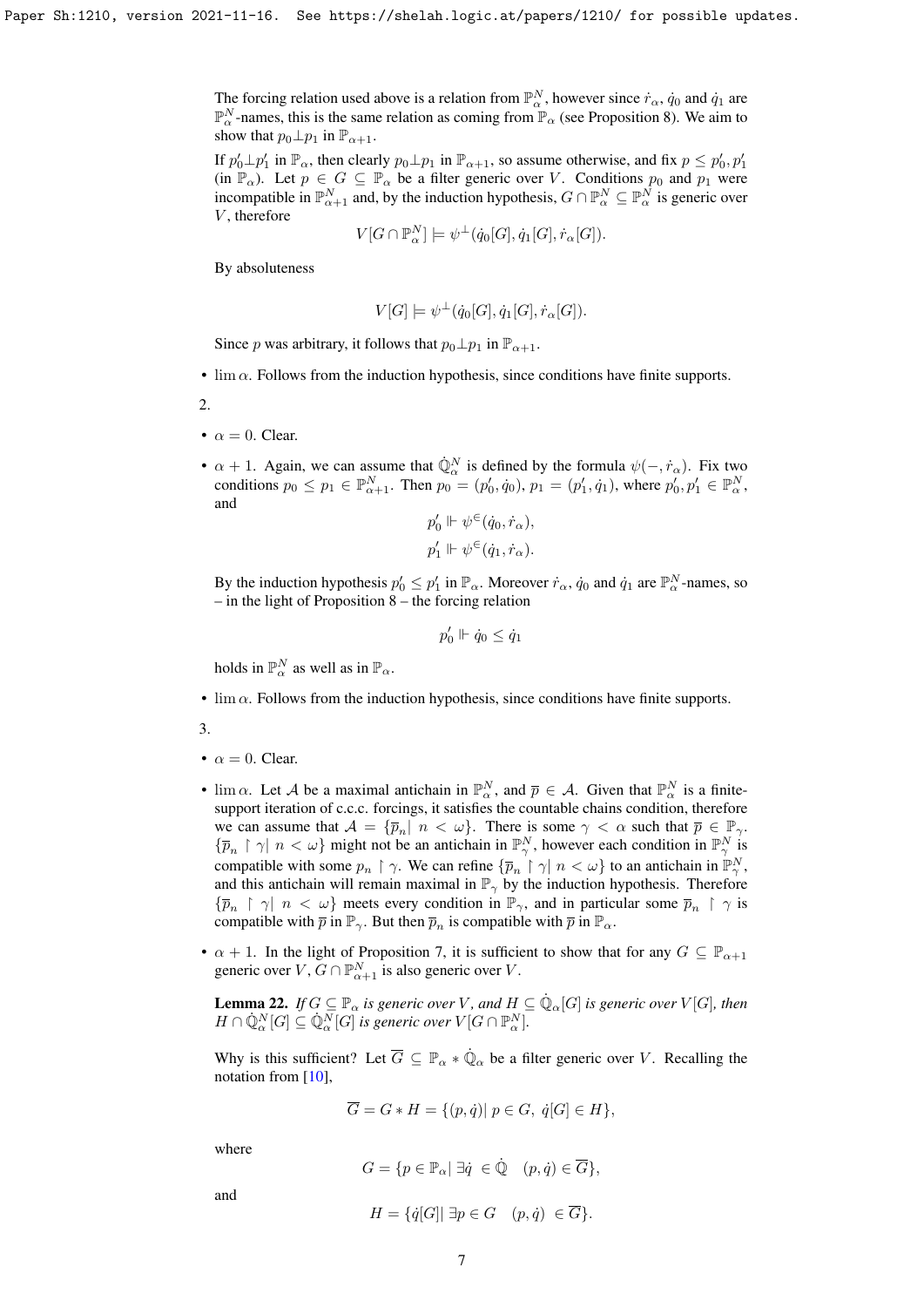It is known that for any iteration  $\mathbb{P} * \dot{\mathbb{Q}}$ , if  $G \subseteq \mathbb{P}$  is generic over V and  $H \subseteq \dot{\mathbb{Q}}[G]$ is generic over  $V[G]$ , then  $G * H$  is generic for  $\mathbb{P} * \mathbb{Q}$  over V (for details consult for example [\[10\]](#page-14-2), Section 5, Chapter VIII). Let  $G' = G \cap \mathbb{P}_{\alpha}^N$ . It is generic for  $\mathbb{P}_{\alpha}^N$  over V by the induction hypothesis. Now for filters  $G$  and  $H$  defined above

$$
(G * H) \cap (\mathbb{P}_{\alpha}^N * \dot{\mathbb{Q}}_{\alpha}^N) = \{(p, \dot{q}) \mid p \in G', \ \dot{q}[G] \in H, \ \dot{q} \in \dot{\mathbb{Q}}_{\alpha}^N\} =
$$

$$
\{(p, \dot{q}) \in \mathbb{P}_{\alpha}^N * \dot{\mathbb{Q}}_{\alpha}^N \mid p \in G', \ \dot{q}[G'] \in H\} = G' * (H \cap \dot{\mathbb{Q}}_{\alpha}^N[G'])
$$

But if the conclusion of Lemma [22](#page-6-0) holds, this is a  $\mathbb{P}_{\alpha}^N * \dot{\mathbb{Q}}_{\alpha}^N$ -generic filter over V. We turn to the proof of Lemma [22.](#page-6-0)

*Proof.* Fix a maximal antichain  $A \subseteq \mathbb{Q}_{\alpha}^N[G] = \mathbb{Q}_{\alpha}^N[G']$ , belonging to  $V[G']$ . As A is a countable set of reals, it can be coded using a single real  $z \in \omega^\omega$ . Recall that  $\mathbb{Q}_\alpha^N[G']$ is defined in  $V[G']$  by the formula  $\psi$  with the parameter  $\dot{r}_\alpha[G'] = \dot{r}_\alpha[G]$ . It is standard to check, that the following claim can be written as a  $\Pi^1_1$  formula.

 $\phi(x, y) = x$  is a real coding a maximal antichain in the partial ordering defined by the formula  $\psi(-, -, -, y)$ ".

Now

$$
V[G'] \models \phi(z, \dot{r}_\alpha[G']),
$$

and so by absoluteness

 $V[G] \models \phi(z, \dot{r}_\alpha[G]).$ 

But  $\psi(-,\dot{r}_\alpha[G])$  is the formula defining  $\dot{\mathbb{Q}}_\alpha[G]$  in  $V[G]$ . Therefore  ${\mathcal{A}}$  remains maximal in  $\mathbb{Q}_{\alpha}[G]$ , and the conclusion of the Lemma easily follows.  $\Box$ 

This concludes the proof.

 $\Box$ 

Let us note that even if N is an inner model of ZFC, usually  $\mathbb{P}_{\kappa}^N \notin N$ . Definition of  $\mathbb{P}_{\kappa}^N$ makes use of a list of  $\mathbb{P}_{\alpha}^N$ -names, for all  $\alpha < \kappa$ , and although *some* such enumeration belongs to N (as it is a model of AC), this particular might not. In what sense is  $\mathbb{P}_{\kappa}^{N}$  a *relativized* version of  $\mathbb{P}_{\kappa}$ , is explained by the next lemma.

**Lemma 23.** *For each*  $\alpha \leq \kappa$ , *if*  $p \in \mathbb{P}_\alpha$  *is simple then* p *is definable (in the language of set theory) with a parameter from* κ ω*.*

*Proof.* We proceed by induction on  $\alpha$ .

- $\alpha = 0$ . Clear, since each real is definable with a real parameter.
- $\alpha + 1$ . Let  $r = (p, \dot{q})$  be simple. We can write

$$
\dot{q}=\{(m,n,p_n^m)|\; m,n\in\omega,\, p_n^m\in\mathbb{P}_\alpha\},
$$

where each  $p_n^m$  is simple. By the induction hypothesis each  $p_n^m$  is definable with a parameter from  $\kappa^{\omega}$ , and so is p. Clearly r can be defined from them, and so r is definable with countably many parameters from  $\kappa^{\omega}$ . We can easily code them as a single parameter.

• lim  $\alpha$ . Fix  $r \in \mathbb{P}_{\alpha}$ . r has finite support, so there exists  $\beta < \alpha$  containing the support of r. By the induction hypothesis  $p \restriction \beta$  is definable with a parameter from  $\kappa^{\omega}$ , and p is definable with parameters  $p \restriction \beta$ ,  $\beta$ , and  $\alpha$ .

 $\Box$ 

From this point, we fix a list  $\{\sigma_\alpha | \alpha < \kappa\}$  of sequences from  $\kappa^\omega$ , such that each name  $\dot{r}_\alpha$ is definable from  $\sigma_{\alpha}$ .

<span id="page-7-0"></span>**Lemma 24.** Let N be any transitive model of ZFC containing  $\kappa$ , and let  $M \prec H((2^{\kappa})^+)$ *be a countable elementary submodel such that*  $\{\sigma_\alpha | \alpha < \kappa\} \in M$ , and  $M \cap \kappa^\omega \subseteq N$ . Then *for any*  $\alpha \leq \kappa$ ,  $\mathbb{P}_{\alpha} \cap M \subseteq \mathbb{P}_{\alpha}^{N}$ .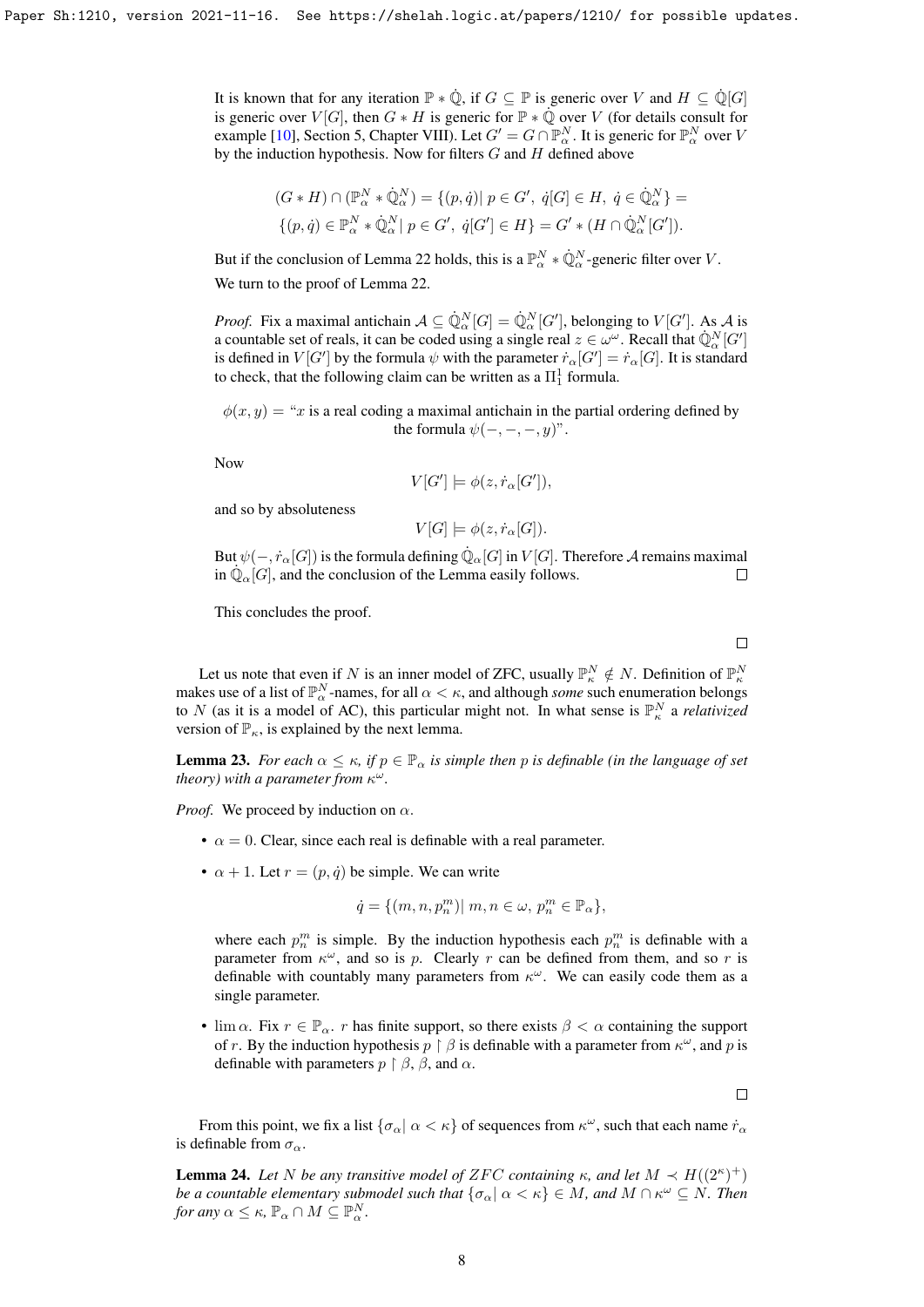*Proof.* We proceed by induction.

- $\alpha = 0$ . Clear.
- $\lim \alpha$ . Fix  $r \in \mathbb{P}_\alpha \cap M$ . By the elementarity of M, there exists  $\gamma \in \alpha \cap M$  that contains the support of r. From the induction hypothesis it follows that  $r \restriction \gamma \in \mathbb{P}_{\gamma}^N$ . It is routine to verify by induction that for all  $\gamma \leq \delta \leq \alpha$ ,  $r \restriction \delta \in \mathbb{P}^N_{\delta}$ .
- $\alpha + 1$ . Fix  $r = (p, \dot{q}) \in M \cap (\mathbb{P}_{\alpha} * \dot{\mathbb{Q}}_{\alpha})$ . Without loss of generality we can assume that  $\dot{\mathbb{Q}}_{\alpha}$  is defined by the formula  $\psi(-, \dot{r}_{\alpha})$ . We need to check that  $\dot{q}$  is a  $\mathbb{P}^N_{\alpha}$ -name for an element of  $\mathbb{Q}_{\alpha}^N$ , which means that in particular  $\mathbb{Q}_{\alpha}^N$  needs to be defined by the same formula as  $\dot{\mathbb{Q}}_{\alpha}$ . In summary, our task is to verify the following three claims:
	- $\dot{q}$  is a (simple)  $\mathbb{P}_{\alpha}^{N}$ -name,
	- $\dot{r}_{\alpha}$  is a (simple)  $\mathbb{P}_{\alpha}^{N}$ -name,
	- $-\dot{r}_{\alpha} \in N$ .

The condition  $\dot{q}$  is of the form  $\dot{q} = \{(m, n, p_n^m) | m, n < \omega, p_n^m \in \mathbb{P}_{\alpha}\}$ . Given that all conditions  $p_n^m$  belong to M, they also belong to  $\mathbb{P}^N_\alpha$  by the induction hypothesis. This shows that  $\dot{q}$  is a  $\mathbb{P}_{\alpha}^N$ -name. For the same reason,  $\dot{r}_{\alpha}$  is a  $\mathbb{P}_{\alpha}^N$ -name, once we show that  $\dot{r}_{\alpha} \in M$ . But the model M contains the list  $\{\sigma_{\alpha} | \alpha \leq \kappa\}$  and the ordinal  $\alpha$ . Therefore  $\sigma_{\alpha} \in M$ , and  $\dot{r}_{\alpha} \in M$ . Finally, given that  $\sigma_{\alpha} \in \kappa^{\omega} \cap M \subseteq N$ , we conclude that  $\dot{r}_\alpha \in N$ .

 $\Box$ 

*Proof of Theorem [18.](#page-4-0)* We start with a model  $V = \text{Slice}_{\omega_1} + 2^{\omega} = \kappa$ <sup>n</sup>, and we assume moreover that the sequence  $\{M_\alpha|\ \alpha<\omega_1\}$  witnessing  $\mathrm{Slice}_{\omega_1}$  satisfies the following stronger property:

$$
\kappa^\omega=\bigcup_{\alpha<\omega_1}\kappa^\omega\cap M_\alpha.
$$

Such a model is easy to get, for example by adding  $\kappa$  many Cohen reals to a model of  $CH$  using the finite support-iteration, and proceeding like in the proof of Proposition [13.](#page-3-1) We also assume that  $\kappa \in M_0$ .

Let  $\mathbb{P} = {\mathbb{P}_\alpha * \dot{\mathbb{Q}}_\alpha | \alpha < \kappa}$  be the described iteration, which forces

$$
MA(Suslin) + "2\omega = \kappa".
$$

We claim that if  $G \subseteq \mathbb{P}$  is generic over V, then the sequence  $V[G \cap \mathbb{P}^{M_{\alpha}}]$  witnesses  $\text{Slice}_{\omega}$ in  $V[G]$ . For this we need to show two things:

- 1. If  $r \in \omega^{\omega} \cap V[G]$ , then  $r \in V[G \cap \mathbb{P}^{M_{\alpha}}]$ , for some  $\alpha < \omega_1$ .
- 2. None of the models  $V[G \cap \mathbb{P}^{M_{\alpha}}]$  contains all reals from  $V[G]$ .

Concerning 1. suppose that  $\mathbb{P}_{\kappa} \Vdash \dot{r} \in \omega^{\omega}$ . We can assume that

$$
\dot{r} = \{ (m, n, p_n^m) | m, n < \omega \},
$$

and all conditions  $p_n^m$  are simple. Fix a countable elementary submodel  $\overline{M} \prec H((2^\kappa)^+)$ , that contains the list  $\{\sigma_\alpha|\ \alpha<\kappa\}$ , and the name  $\dot{r}$ . We pick  $\alpha$  big enough, so that  $\overline{M}\cap\kappa^\omega\subseteq M_\alpha$ . Applying Lemma [24](#page-7-0) with  $M = \overline{M}$ , and  $N = M_{\alpha}$ , we see that r is a  $\mathbb{P}^{M_{\alpha}}$ -name. Therefore  $\dot{r}$  is a  $\mathbb{P}^{M_{\alpha}}$ -name, and so

$$
\dot{r}[G] = \dot{r}[G \cap \mathbb{P}^{M_{\alpha}}] \in V[G \cap \mathbb{P}^{M_{\alpha}}].
$$

Concerning 2. fix a real  $r \in \omega^{\omega} \setminus M_{\alpha}$ . There exists a representation of the Cohen forcing as a Borel subset of  $\omega^{\omega}$ , from which the real r is definable. For concreteness, let us put

$$
\mathbb{C}_r = \omega^{<\omega} \cup \{r\} \subseteq \omega^\omega,
$$

where  $\omega^{\langle\omega\rangle}$  is identified with the set of sequences from  $\omega^{\omega}$  that are eventually equal zero. We order  $\omega^{\langle\omega\rangle}$  by the end-extension and we declare that

$$
\forall s \in \omega^{<\omega} \ s \bot r.
$$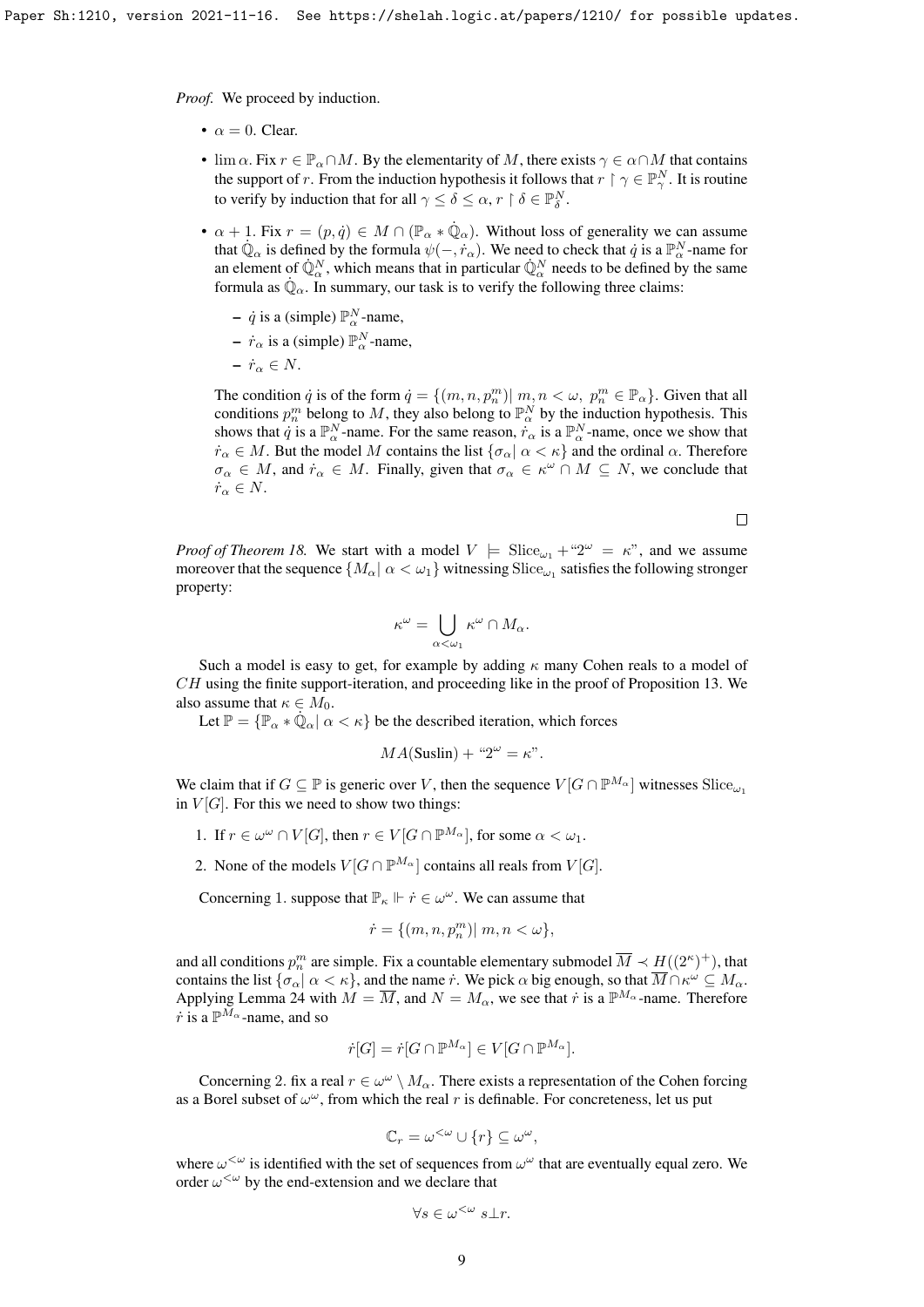Since  $\mathbb{C}_r$  is clearly Suslin, there exists a real  $r'$  such that

$$
\mathbb{C}_r = \{ x \in \omega^{\omega} | \psi^{\in} (x, r') \}.
$$

We claim that  $r' \notin M_\alpha$ . Suppose otherwise. Let  $\sigma(x)$  stand for the formula

$$
\psi^{\in}(x,r') \wedge x \notin \omega^{<\omega}.
$$

Note that

$$
V \models \exists x \in \omega^{\omega} \sigma(x),
$$

and so by absoluteness the same holds in  $M_{\alpha}$ . Fix  $r'' \in \omega^{\omega} \cap M_{\alpha}$ , such that

$$
M_{\alpha} \models \sigma(r'').
$$

Again  $V \models \sigma(r'')$  by absoluteness. But this shows that  $r = r''$ , and therefore  $r \in M_\alpha$ , contradicting the choice of r.

Once we know that  $r' \notin M_\alpha$ , let us fix  $\gamma < \kappa$  such that  $\mathbb{P}_\gamma \Vdash \dot{r}_\gamma = r'$ . It follows that

$$
\mathbb{P}^{M_{\alpha}}_{\gamma} \Vdash \dot{\mathbb{Q}}^{M_{\alpha}}_{\gamma} = \{0\},
$$

and

$$
\mathbb{P}_{\gamma} \Vdash \dot{\mathbb{Q}}_{\gamma} = \mathbb{C}_{r}.
$$

The mapping from  $\mathbb{C}_r$  into  $\mathbb{P}_{\gamma+1}$  given by the formula

$$
x \mapsto (1_{\mathbb{P}_\gamma}, x)
$$

is a complete embedding, and it extends to a complete embedding

$$
f: \mathbb{C}_r \hookrightarrow \mathbb{P}_{\kappa}.
$$

Let  $\dot{H}$  be a  $\mathbb{P}_{\kappa}^{M_{\alpha}}$ -name for a generic filter. In the generic extension  $V[H]$ , the function f remains a complete embedding of a Cohen forcing into  $\mathbb{P}_{\kappa}$ , and by the choice of  $\gamma$ , f is in fact a a complete embedding into  $\mathbb{P}_{\kappa}/H$  (since  $H \subseteq \mathbb{P}_{\kappa}^{M_{\alpha}}$ , each condition of the form  $(1_{\mathbb{P}_\gamma},x)\in\mathbb{P}_{\gamma+1}$  is compatible with every condition from H). In conclusion, forcing with  $\mathbb{P}_\kappa$ adds a Cohen real over  $V[G \cap \mathbb{P}^{M_\alpha}_\kappa].$  $\Box$ 

#### 4.1 Computation of cardinal invariants

For any given group G, one can study an associated cardinal invariant  $c(Sym(G))$  that stands for the minimal cardinality  $\kappa$ , for which the group G can be represented as a union of a chain of the length  $\kappa$ , consisting of proper subgroups of G. A substantial amount of literature is devoted to study this cardinal invariant for symmetric groups of infinite sets (for example [\[12\]](#page-14-3), [\[15\]](#page-14-4), [\[14\]](#page-14-5), [\[8\]](#page-13-6)). It is known that

$$
\mathfrak{g} \leq c(\mathrm{Sym}(\omega)) \leq \mathfrak{d},
$$

where g is the *groupwise density number*. The lower bound was proved by Brendle and Losada [\[5\]](#page-13-7), and the upper bound is due to Sharp and Thomas [\[13\]](#page-14-6).

It is easy to observe that  $\text{Slice}_{\omega_1} \implies$  " $c(\text{Sym}(\omega)) = \omega_1$ ": if  $\text{Slice}_{\omega_1}$  is witnessed by a sequence  $(M_\alpha)_{\alpha<\omega_1}$ , then the equality  $c(Sym(\omega)) = \omega_1$  is witnessed by the sequence of groups  $(M_\alpha \cap \text{Sym}(\omega))_{\alpha < \omega_1}$ . As a matter of fact, this observation shows that Theorem [18](#page-4-0) generalizes Lemma 2.6 from [\[16\]](#page-14-7), which claims that the equality  $c(Sym(\omega)) = \omega_1$  is preserved under finite-support iterations of Suslin forcings.

Together with some well-known results (consult  $[4]$ ), we have the following series of inequalities:

$$
c(Sym(\omega)) \geq \mathfrak{g} \geq \mathfrak{h} \geq \mathfrak{t} \geq \mathfrak{m} \geq \omega_1.
$$

It follows that in our model all these invariants are equal  $\omega_1$ . Together with the fact that  $MA(Suslin)$  decides all cardinal characteristics from the Cichon's diagram to be equal  $2^{\omega}$ , we have computed all of the classical cardinal invariants of the continuum, except s. But the proof of Theorem [18](#page-4-0) shows that  $\text{Slice}_{\omega_1}$  is witnessed by some sequence  $(M_\alpha)_{\alpha<\omega_1}$ , for which there exists a Cohen real over each of the models. Given that a Cohen real splits all reals from the ground model, we conclude that  $\mathfrak{s} = \omega_1$ .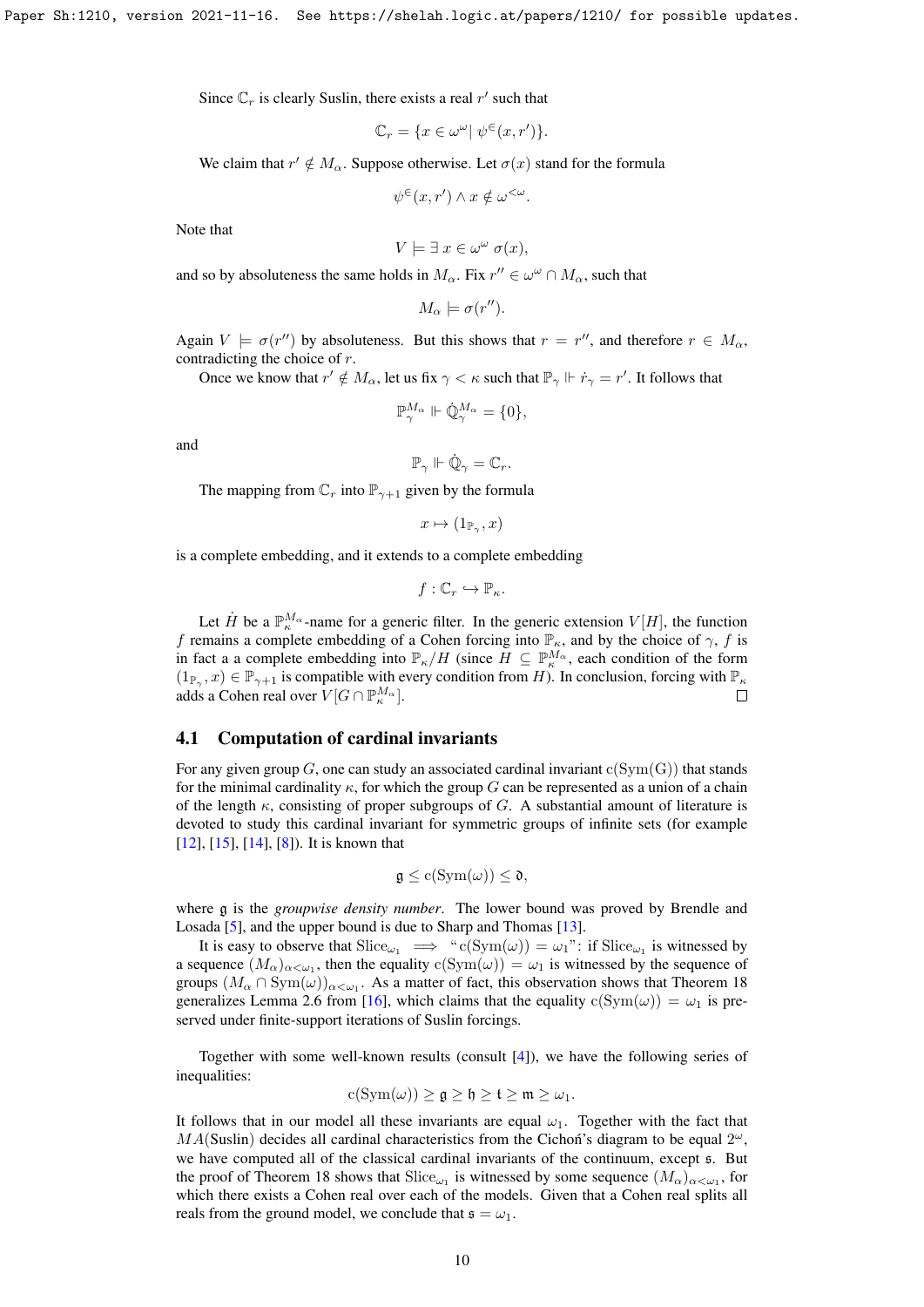# 5 Slicing  $2^{<\kappa}$

Although  $MA_{\omega_1}$  is inconsistent with  $Slice_{\omega_1}$ , it is consistent with  $Slice_{\kappa}$  for any  $\kappa > \omega_1$ . The idea of the proof is very much like that of Theorem [18,](#page-4-0) and actually even simpler, because we don't need to code the steps of the iteration as analytic sets.

<span id="page-10-0"></span>**Theorem 25.** Assume that  $\omega < \kappa \leq \theta$  are regular cardinals, and  $\theta^{\leq \kappa} = \theta$ . Then the *following theory is consistent for any cardinal*  $\lambda < \kappa$ *:* 

$$
ZFC + MA_{\lambda} + \text{Slice}_{\kappa} + "2^{\omega} = \theta".
$$

We are going to apply a finite-support iteration of the form

$$
\mathbb{P} = \{ \mathbb{P}_{\alpha} * \dot{\mathbb{Q}}_{\alpha} | \alpha < \theta \},\
$$

where for each  $\alpha < \theta$ 

$$
\mathbb{P}_{\alpha} \Vdash \dot{\mathbb{Q}}_{\alpha} = (\lambda, \dot{\leq}_{\alpha}).
$$

We also assume that  $0 \in \lambda$  is always the largest element in  $\dot{\mathbb{Q}}_{\alpha}$ . We want to arrange the iteration so that each c.c.c. partial order of size  $\lambda$  will appear cofinally many times (see [\[10\]](#page-14-2), p. 278), and for this reason, we will be considering only names of the form

$$
\dot{\leq}_{\alpha} = \{ (\phi(\beta), p_i^{\beta}) | i < \omega, \beta < \lambda \},\
$$

where  $\phi : \lambda \to \lambda \times \lambda$  is a fixed bijection, definable from  $\lambda$ . A standard induction shows that for any  $\alpha \leq \theta$  there exists at most  $\theta$ -many such names, and  $|\mathbb{P}_{\alpha}| \leq \theta$ . Using an appropriate bookkeeping, we can include all c.c.c. partial orders of size  $\lambda$  in the iteration, and therefore we obtain:

Theorem 26. *Under the assumptions of Theorem [25](#page-10-0)*

$$
\mathbb{P}_{\theta} \Vdash M A_{\lambda} + \text{``} 2^{\omega} = \theta \text{''}.
$$

**Definition 27.** By induction on  $\alpha$ , we define the class of *simple*  $\mathbb{P}_{\alpha}$ -conditions.

- $\alpha = 0$ .  $\mathbb{P}_0 = \{0\}$ , and we declare 0 to be simple.
- $\alpha + 1$ .  $(p, \dot{q}) \in \mathbb{P}_{\alpha+1}$  is simple if  $p \in \mathbb{P}_{\alpha}$  is simple,  $\dot{q} = \{(\gamma_n, p_n) | n < \omega\}$ , and conditions  $p_n$  are simple.
- $\lim \alpha, p \in \mathbb{P}_\alpha$  is simple if for each  $\beta < \alpha, p \restriction \beta \in \mathbb{P}_\beta$  is simple.

Like in the previous section, it is easy to check that the set of simple conditions is always dense.

<span id="page-10-1"></span>**Lemma 28.** *For each*  $\alpha \leq \theta$ *, if*  $p \in \mathbb{P}_\alpha$  *is simple then* p *is definable (in the language of set theory) with a parameter from* θ ω*.*

*Proof.*

- $\alpha = 0$ . Clear.
- $\alpha+1$ . Let  $r = (p, \dot{q})$  be simple. We can write  $\dot{q} = \{(\gamma_n, p_n) | n < \omega\}$ , where conditions  $p_n$  are simple. By the induction hypothesis, each  $p_n$  is definable with a parameter from  $\theta^{\omega}$ , and so is p. Clearly r can be defined from them, and so r is definable with countably many parameters, which we can code as one.
- $\lim \alpha$ . Fix  $r \in \mathbb{P}_{\alpha}$ . r has finite support, so there exists  $\beta < \alpha$  containing the support of r. By the induction hypothesis,  $p \restriction \beta$  is definable with a parameter from  $\theta^{\omega}$ , and so p is definable with the parameters  $p \restriction \beta$ ,  $\beta$ , and  $\alpha$ .

 $\Box$ 

An immediate consequence is that each of the names  $\dot{\leq}_{\alpha}$  is definable with some parameter  $\sigma_\alpha \in \theta^\lambda$ . Like previously, we fix a list of such parameters  $\{\sigma_\alpha | \alpha < \theta\} \subseteq \theta^\lambda$ . We define by induction the relativized forcings  $\mathbb{P}_{\kappa}^N \subseteq \mathbb{P}_{\kappa}$ , taking into account only names from some transitive class N.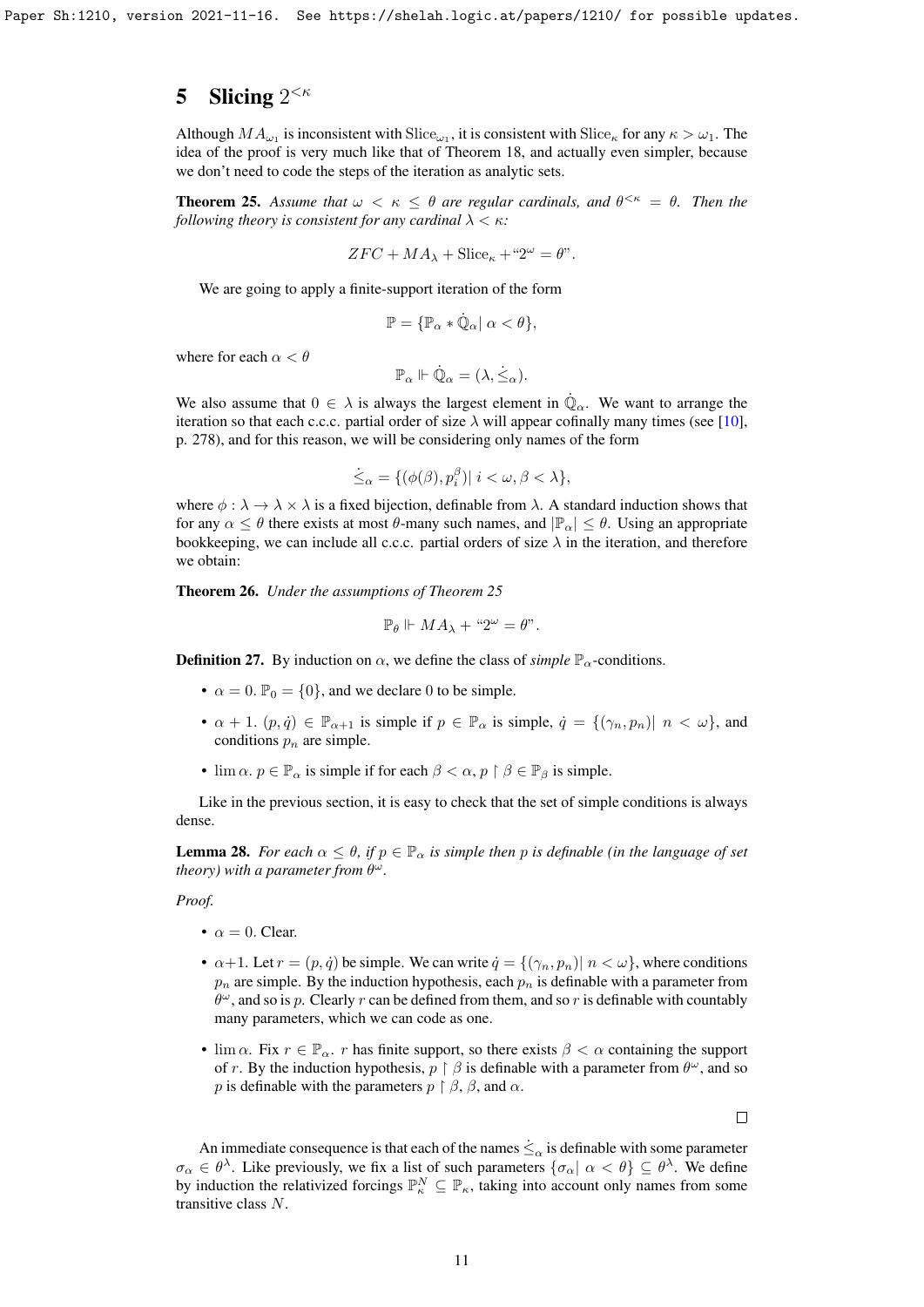- $\mathbb{P}_{0}^{N} = \{0\},\,$
- Assume  $\mathbb{P}_{\alpha}^N$  is defined. We define a  $\mathbb{P}_{\alpha}^N$ -name  $\dot{\mathbb{Q}}_{\alpha}^N$  as follows

- 
$$
\dot{\mathbb{Q}}_{\alpha}^{N} = \dot{\mathbb{Q}}_{\alpha}
$$
 if  $\dot{\mathbb{Q}}_{\alpha} \in N$ , and  $\dot{\mathbb{Q}}_{\alpha}$  is a  $\mathbb{P}_{\alpha}^{N}$ -name,  
-  $\dot{\mathbb{Q}}_{\alpha}^{N} = \{0\}$  otherwise.

•  $\mathbb{P}^N_{\alpha+1} = \mathbb{P}^N_{\alpha} * \dot{\mathbb{Q}}^N_{\alpha}.$ 

In limit steps we take direct limits, so  $\mathbb{P}_{\kappa}^N \subseteq \mathbb{P}_{\kappa}$ .

<span id="page-11-0"></span>**Lemma 29.** Let N be a transitive model of ZFC, containing  $\theta$ . Let  $M \prec H((2^{\theta})^+)$  be an *elementary submodel, such that*  $\lambda + 1 \subseteq M$ *, and*  $\{\sigma_\alpha | \alpha < \theta\} \in M$  (see the remark after Lemma [28\)](#page-10-1). We assume moreover, that  $\theta^\lambda\cap M\subseteq N.$  Then for each  $\alpha\leq\theta$ ,  $\mathbb{P}_\alpha\cap M\subseteq \mathbb{P}^N_\alpha.$ 

*Proof.* We proceed by induction.

- $\alpha = 0$ . Clear.
- $\lim_{\alpha \to \infty} \lim_{r \to \infty} r \in \mathbb{P}_{\alpha} \cap M$ . By the elementarity of M, there exists  $\gamma \in \alpha \cap M$  that contains the support of r. From the induction hypothesis, it follows that  $r \restriction \gamma \in \mathbb{P}_{\gamma}^N$ . It is routine to verify by induction that for all  $\gamma \leq \delta \leq \alpha$ ,  $r \restriction \delta \in \mathbb{P}^N_{\delta}$ .
- $\alpha + 1$ . Fix  $r = (p, \dot{q}) \in M \cap (\mathbb{P}_{\alpha} * \dot{\mathbb{Q}}_{\alpha})$ . Clearly  $p \in \mathbb{P}_{\alpha}^{N}$  by the induction hypothesis. The name  $\dot{q}$  is of the form

$$
\dot{q} = \{(\gamma_n, p_n) | n < \omega\},\
$$

and for each  $n < \omega$ ,  $p_n \in \mathbb{P}_\alpha \cap M \subseteq \mathbb{P}_\alpha^N$ . This shows that  $\dot{q}$  is a  $\mathbb{P}_\alpha^N$ -name. It remains to show that  $\mathbb{P}_{\alpha}^N \Vdash \mathbb{Q}_{\alpha}^N = \mathbb{Q}_{\alpha}$ , and this in turn reduces to showing that  $\mathbb{Q}_{\alpha}$  is a  $\mathbb{P}_{\alpha}^N$ . name belonging to N. To see this, let us note that since  $(p, \dot{q}) \in M$ , also  $\alpha \in M$ , and so  $\sigma_{\alpha} \in \theta^{\lambda} \cap M \subseteq N$ . It follows that  $\dot{\mathbb{Q}}_{\alpha} \in M \cap N$ . Recall, that  $\dot{\mathbb{Q}}_{\alpha}$  is a  $\mathbb{P}_{\alpha}$ -name for a partial ordering of the form

$$
\dot{\leq}_{\alpha} = \{ (\phi(\beta), p_{\beta}^i) | \ \beta < \lambda, i < \omega \}.
$$

Given that  $\lambda + 1 \subseteq M$ , we conclude that each of the conditions  $p^i_\beta$  belongs to M, and by the induction hypothesis, also to  $\mathbb{P}_{\alpha}^N$ . This shows that  $\dot{\leq}_{\alpha}$ , and in turn also  $\dot{\mathbb{Q}}_{\alpha}$ , are  $\mathbb{P}_{\alpha}^N$ -names, and concludes the proof.

 $\Box$ 

**Lemma 30.** *If* N *is a transitive class, then for all*  $\alpha \leq \theta$ 

$$
\mathbb{P}^N_\alpha \lessdot \mathbb{P}_\alpha.
$$

*Specifically:*

- *1. If*  $p_0 \perp p_1$  *in*  $\mathbb{P}^N_\alpha$ *, then*  $p_0 \perp p_1$  *in*  $\mathbb{P}_\alpha$ *.*
- 2. If  $p_0 \leq p_1$  in  $\mathbb{P}^N_\alpha$ , then  $p_0 \leq p_1$  in  $\mathbb{P}_\alpha$ .
- 3. If  $A \subseteq \mathbb{P}_{\alpha}^N$  is a maximal antichain, then A is maximal in  $\mathbb{P}_{\alpha}$ .

*Proof.* We proceed by induction on  $\alpha$ .

1.

- $\alpha = 0$ . Clear.
- $\alpha + 1$ . Assume  $(p_0, \dot{q}_0) \perp (p_1, \dot{q}_1)$  in  $\mathbb{P}_{\alpha+1}^N$ . If  $p_0 \perp p_1$  in  $\mathbb{P}_{\alpha}^N$ , then by the induction hypothesis  $p_0 \perp p_1$  in  $\mathbb{P}_{\alpha}$  and we are done. Suppose otherwise, and fix a condition  $p \leq p_0, p_1$  in  $\mathbb{P}_{\alpha}$ . Let  $G \subseteq \mathbb{P}_{\alpha}$  be any filter generic over V, containing p. Since  $p_0, p_1 \in G \cap \mathbb{P}^N_\alpha$ , we see that

$$
\dot{q}_0[G \cap \mathbb{P}^N_\alpha]\bot \dot{q}_1[G \cap \mathbb{P}^N_\alpha]
$$

in the model  $V[G \cap \mathbb{P}_{\alpha}^N]$ , and so in  $V[G]$  as well (see Proposition [8\)](#page-2-0). Since p and G were arbitrary, it follows that  $(p_0, \dot{q}_0) \bot (p_1, \dot{q}_1)$  in  $\mathbb{P}_{\alpha+1}$ .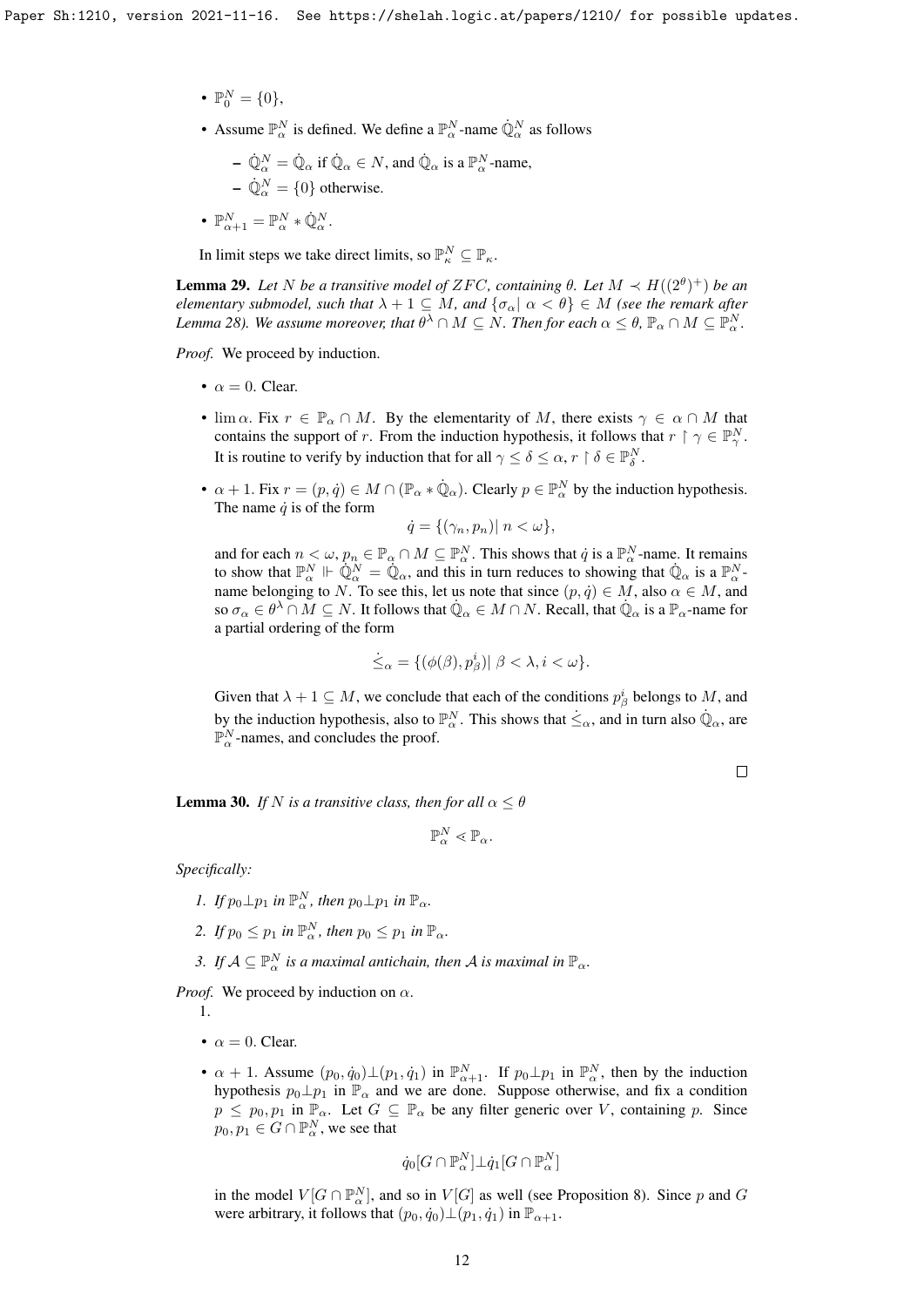•  $\lim \alpha$ . Follows from the induction hypothesis, since the supports are finite.

2.

- $\alpha = 0$ . Clear.
- $\alpha + 1$ . Assume  $(p_0, \dot{q}_0) \leq (p_1, \dot{q}_1)$  in  $\mathbb{P}^N_{\alpha+1}$ . From the induction hypothesis, we know that  $p_0 \le p_1$  in  $\mathbb{P}_{\alpha}$ , and  $p_0 \Vdash \dot{q}_0 \le \dot{q}_1$  in  $\mathbb{P}_{\alpha}^{\dot{N}}$ . We must show that the assertion

 $p_0 \Vdash \dot{q}_0 \leq \dot{q}_1$ 

holds also in  $\mathbb{P}_{\alpha}$ . If  $\dot{\mathbb{Q}}_{\alpha}^{N} = \{0\}$  it is trivial. Otherwise  $\dot{\mathbb{Q}}_{\alpha}^{N} = \dot{\mathbb{Q}}_{\alpha}$ . In that case  $\dot{q}_0$ and  $\dot{q}_1$  are  $\mathbb{P}^N_\alpha$ -names, and the ⊩ relation for them is the same in  $\mathbb{P}^N_\alpha$  as in  $\mathbb{P}_\alpha$ , due to Proposition [8.](#page-2-0)

•  $\lim \alpha$ . Follows from the induction hypothesis, since the supports are finite.

3.

or

- $\alpha = 0$ . Clear.
- $\alpha + 1$ . The proof is exactly the same as in the paragraph after Lemma [22,](#page-6-0) so we need to prove the conclusion of Lemma [22](#page-6-0) in the current setting. But this is trivial, once we recall that

$$
\begin{aligned} \mathbb{P}_\alpha^N \Vdash \dot{\mathbb{Q}}_\alpha^N &= \{0\}, \\ \mathbb{P}_\alpha^N \Vdash \dot{\mathbb{Q}}_\alpha^N &= \dot{\mathbb{Q}}_\alpha. \end{aligned}
$$

•  $\lim \alpha$ . Let  $\{\overline{p}_n \mid n < \omega\}$  be a maximal antichain in  $\mathbb{P}_{\alpha}^N$ , and fix  $\overline{p} \in \mathbb{P}_{\alpha}$ . There is some  $\gamma < \alpha$  such that  $\overline{p} \in \mathbb{P}_{\gamma}$ . The set  $\{\overline{p}_n \restriction \gamma \mid n < \omega\}$  might not be an antichain in  $\mathbb{P}_{\gamma}^N$ , however each condition in  $\mathbb{P}_{\gamma}^N$  is compatible with some  $p_n \restriction \gamma$ . We can refine  $\{\bar{p}_n \restriction \gamma \mid n < \omega\}$  to an antichain in  $\mathbb{P}^N_\gamma$ , and this antichain will remain maximal in  $\mathbb{P}_\gamma$ by the induction hypothesis. Therefore  $\{\bar{p}_n \restriction \gamma \mid n < \omega\}$  meets every condition from  $\mathbb{P}_\gamma$ , and in particular some  $\overline{p}_n \restriction \gamma$  is compatible with  $\overline{p}$  in  $\mathbb{P}_\gamma$ . But then  $\overline{p}_n$  is compatible with  $\bar{p}$  in  $\mathbb{P}_{\alpha}$ .

*Proof of Theorem [25.](#page-10-0)* Let us fix a model

$$
V \models ZFC + GCH + \text{Slice}_\kappa,
$$

and let  $\mathbb{P} = \mathbb{P}_{\theta}$  be the forcing defined in the beginning of the Section. Suppose that a sequence  ${M_\alpha \mid \alpha < \kappa}$  witnesses Slice<sub> $\kappa$ </sub> in V, and  $G \subseteq \mathbb{P}$  is generic over V. We aim to show that the sequence  $V[G \cap \mathbb{P}^{M_{\alpha}}]$  witnesses  $\text{Slice}_{\kappa}$  in  $V[G]$ . For this we need to show two things:

- 1. If  $F \in 2^{<\kappa} \cap V[G]$ , then  $F \in V[G \cap \mathbb{P}^{M_\alpha}]$  for some  $\alpha < \kappa$ .
- 2. None of the models  $V[G \cap \mathbb{P}^{M_{\alpha}}]$  contains all reals from  $V[G]$ .

Concerning 1. assume that  $\mathbb{P}_{\theta}$   $\Vdash \dot{F} \in 2^{\delta}$ , for some ordinal  $\delta < \kappa$ . Without loss of generality  $\delta = |\delta| \geq \lambda$ . We can also assume that

$$
\dot{F} = \{ (\alpha, \alpha_n, p_n^{\alpha}) | \alpha < \delta, \ n < \omega \},
$$

and all conditions  $p_n^{\alpha}$  are simple. We fix some elementary submodel  $\overline{M} \prec H((2^{\theta})^+)$  of size δ, of which we assume that  $\delta + 1 \subseteq \overline{M}$ , and  $\{\sigma_{\alpha} | \alpha < \theta\}$ ,  $\overline{F} \in \overline{M}$ . Notice, that  $\delta + 1 \subseteq \overline{M}$ guarantees that each of the conditions  $p_n^{\alpha}$  is in  $\overline{M}$ . We pick  $\alpha < \kappa$  big enough, so that  $\overline{M} \cap \theta^{\lambda} \subseteq M_{\alpha}$ . Now Lemma [29](#page-11-0) shows that  $p_n^{\alpha} \in \mathbb{P}_{\alpha}^n$ , for all  $\alpha < \delta, n < \omega$ . This shows that  $\dot{F}$  is a  $\mathbb{P}_{\theta}^{M_{\alpha}}$ -name, and it follows that

$$
\dot{F}[G] = \dot{F}[G \cap \mathbb{P}^{M_{\alpha}}] \in V[G \cap \mathbb{P}^{M_{\alpha}}].
$$

Concerning 2. fix a sequence  $F \in 2^{\omega} \setminus M_{\alpha}$ . Let  $\mathbb{C}_F$  be any representation of the Cohen forcing, from which the sequence F is definable, and  $\mathbb{C}_F$  is of the form

$$
\mathbb{C}_F = (\lambda, \leq_F).
$$

This of course leaves plenty of space for what specifically  $\mathbb{C}_F$  might be, but for the sake of concreteness let us define  $\leq_F$  as the transitive closure of the union of the following three relations:

 $\Box$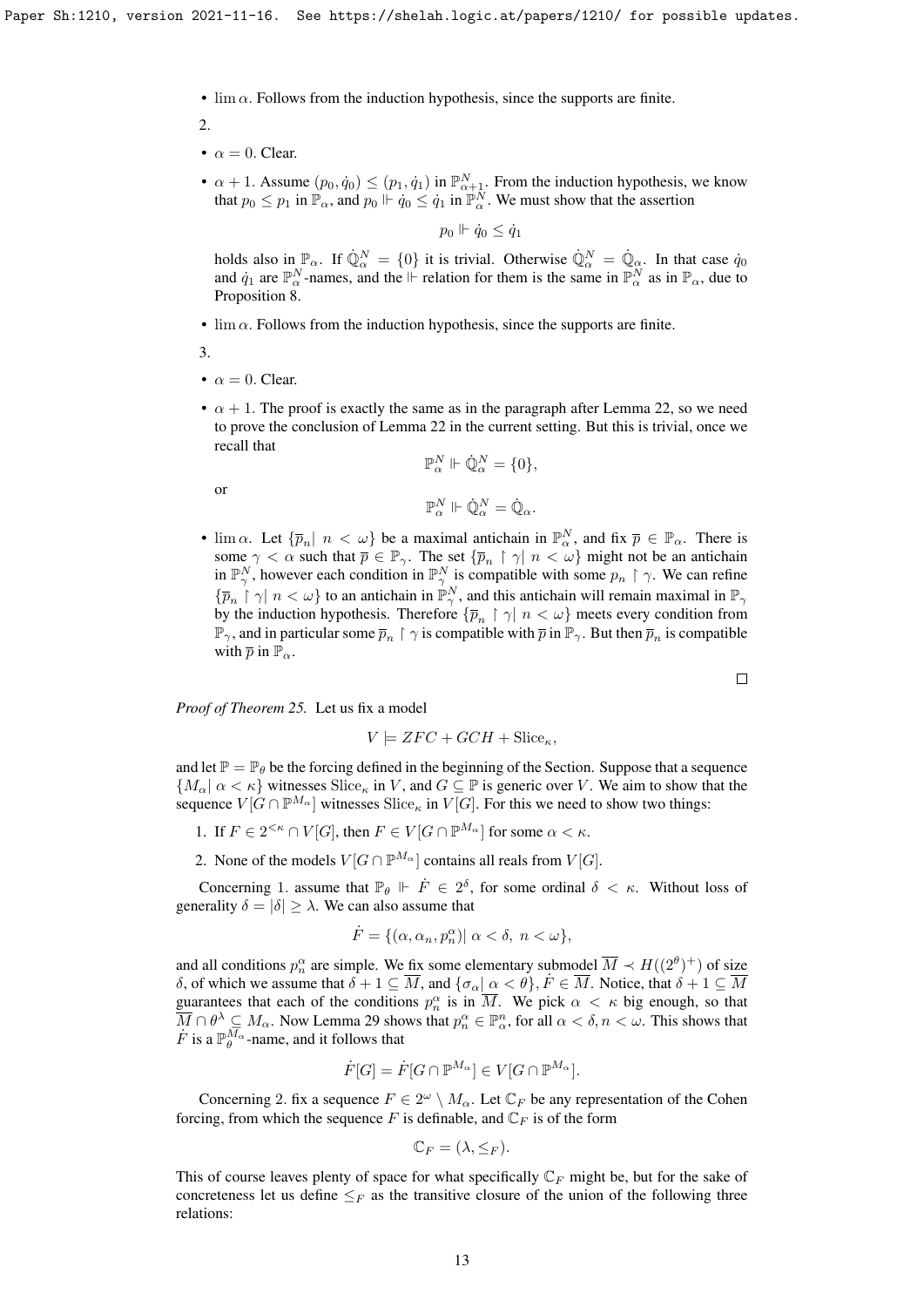1.  $\leq_F \upharpoonright \omega \times \omega$  is isomorphic to the countable atomless Boolean algebra,

2.  $\forall 1 \leq \alpha \leq \omega \quad \alpha \cdot \omega \leq_F \alpha \cdot \omega + 1 \iff F(\alpha) = 1$ ,

3.  $\forall 1 \leq \alpha < \omega \quad \alpha \cdot \omega >_F \alpha \cdot \omega + 1 \iff F(\alpha) = 0.$ 

We pick  $\gamma < \theta$  for which

$$
\mathbb{P}_{\gamma}\Vdash\dot{\mathbb{Q}}_{\gamma}=\mathbb{C}_F.
$$

In this case, we also have

$$
\mathbb{P}^{M_{\alpha}}_{\gamma} \Vdash \dot{\mathbb{Q}}^{M_{\alpha}}_{\gamma} = \{0\},\
$$

since  $F \notin M_{\alpha}$ .

The mapping from  $\mathbb{C}_F$  into  $\mathbb{P}_{\gamma+1}$  given by the formula

 $x \mapsto (1_{\mathbb{P}_\gamma}, x)$ 

is a complete embedding, and it extends to a complete embedding

$$
f:\mathbb{C}_F\hookrightarrow \mathbb{P}_{\theta}.
$$

Let  $\dot{H}$  be a  $\mathbb{P}_{\theta}^{M_{\alpha}}$ -name for a generic filter. In the generic extension  $V[H]$ , the function f remains a complete embedding of a Cohen forcing into  $\mathbb{P}_{\theta}$ , and by the choice of  $\gamma$ , f is in fact a complete embedding into  $\mathbb{P}_{\theta}/H$ . In conclusion, forcing with  $\mathbb{P}_{\theta}$  adds a Cohen real over  $V[G \cap \bar{\mathbb{P}}_{\theta}^{M_{\alpha}}].$  $\Box$ 

Corollary 31. *The following theories are consistent*

$$
ZFC + MA_{\omega_1} + \text{Slice}_{\omega_2} + {``2}^{\omega} = \omega_2",
$$
  
\n
$$
ZFC + MA_{\omega_1} + \text{Slice}_{\omega_2} + {``2}^{\omega} = \omega_3",
$$
  
\n
$$
ZFC + MA_{\omega_2} + \text{Slice}_{\omega_3} + {``2}^{\omega} = \omega_{29}".
$$

## 6 Final comments

It is easy to see, that all sequences witnessing  $\text{Slice}_\kappa$  that we built are cardinal preserving. Moreover, we proved that  $MA_{\omega_1}$  and  $Slice_{\omega_1}$  are not compatible. It looks reasonable to expect that for any regular cardinal  $\kappa$ 

$$
MA_{\kappa} \implies \neg \operatorname{Slice}_{\kappa}.
$$

I thank prof. Piotr Zakrzewski for giving the idea of looking at the cardinal invariant  $c(Sym(\omega)).$ 

### References

- <span id="page-13-5"></span>[1] U. Avraham, S. Shelah, *Martin's Axiom does not imply that every two* ℵ1*-dense sets of reals are isomorphic*, Israel Journal of Mathematics, vol. 38, Nos. 1-2 (1981)
- <span id="page-13-0"></span>[2] T. Bartoszyński, H. Judah, Set Theory: On The Structure of The Real Line, A.K. Peters Ltd. 1995
- <span id="page-13-4"></span>[3] J.E. Baumgartner, *All* ℵ1*-dense sets of reals can be isomorphic*, Fund. Math. 79 (1973), 101-106
- <span id="page-13-1"></span>[4] A. Blass, *Combinatorial cardinal characteristics of the continuum*, Handbook of set theory. Springer, Dordrecht, 2010, 395-489
- <span id="page-13-7"></span>[5] J. Brendle, M. Losada, *The cofinality of the infinite symmetric group and groupwise density*, The Journal of Symbolic Logic, vol. 68, No.4 (2003): 1354-1361
- <span id="page-13-2"></span>[6] D. Calderón, I. Farah. *Can you take Akemann–Weaver's* ♢ *away?*, arXiv preprint arXiv:2006.06886 (2020)
- <span id="page-13-3"></span>[7] W. G. Fleissner, A.W. Miller, *On* Q*-sets*. Proc. Am. Math. Soc. vol. 78, n. 2 (1980)
- <span id="page-13-6"></span>[8] S. D. Friedman, L. Zdomskyy, *Measurable cardinals and the cofinality of the symmetric group*, Fundamenta Mathematicae 207.2 (2010): 101-122